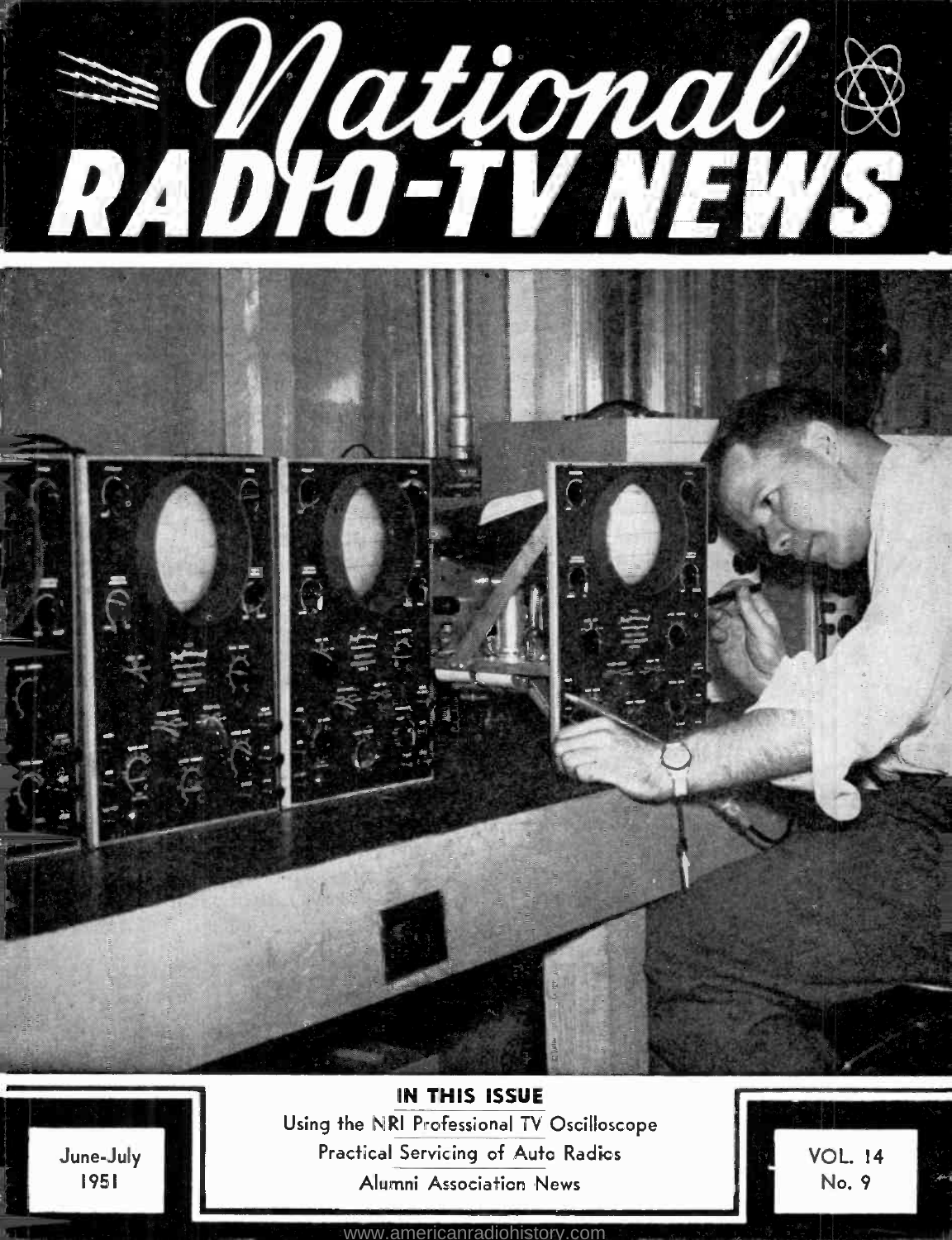

 $\frac{2}{3}$ 

# Need for a Moral Revival

When .Thomas R. Marshall was Vice President of the United States he was often quoted as having said what our country needed most was a good five-cent cigar. The people took that good naturedly. Things were in pretty good shape back in 1912-1913.

The recent Kefauver Investigation, some of which was Televised and viewed by millions of people, awakened Americans to the thought that what our country needs most right now is a moral revival.

Protected gambling on a nation -wide scale, rackets of one kind or another, kick -backs to public officials, influence peddling, black markets, shady dealings, have become entirely too prevalent.

The Kefauver Investigation and other headlines in the news show that Americans need to come to some agreement on just what are the moral standards of this day and age.

In many cases those in the offending group are not conscious of their own offenses. They feel that as long as they keep within the letter of the law their practices are highly moral.

Senator J. William Fulbright of Arkansas, summed it all up very well when he recently said: "One of the most disturbing aspects of this problem of ethical conduct is the revelation that among so many influential people, morality has become identical with legality. We are certainly in a tragic plight if the acceptable standard by which we measure the integrity of a man is that he keep within the letter of the law."

The distinguished senator voices the sentiments of a large segment of our citizenry who are apprehensive about the decline in our moral standards, and who want to see something done about it. Is it not time for all of us. by precept and example, to make a serious effort to do what we can to help return America to a code of living standards that are based on the Golden Rule?

J. E. SMITH, President.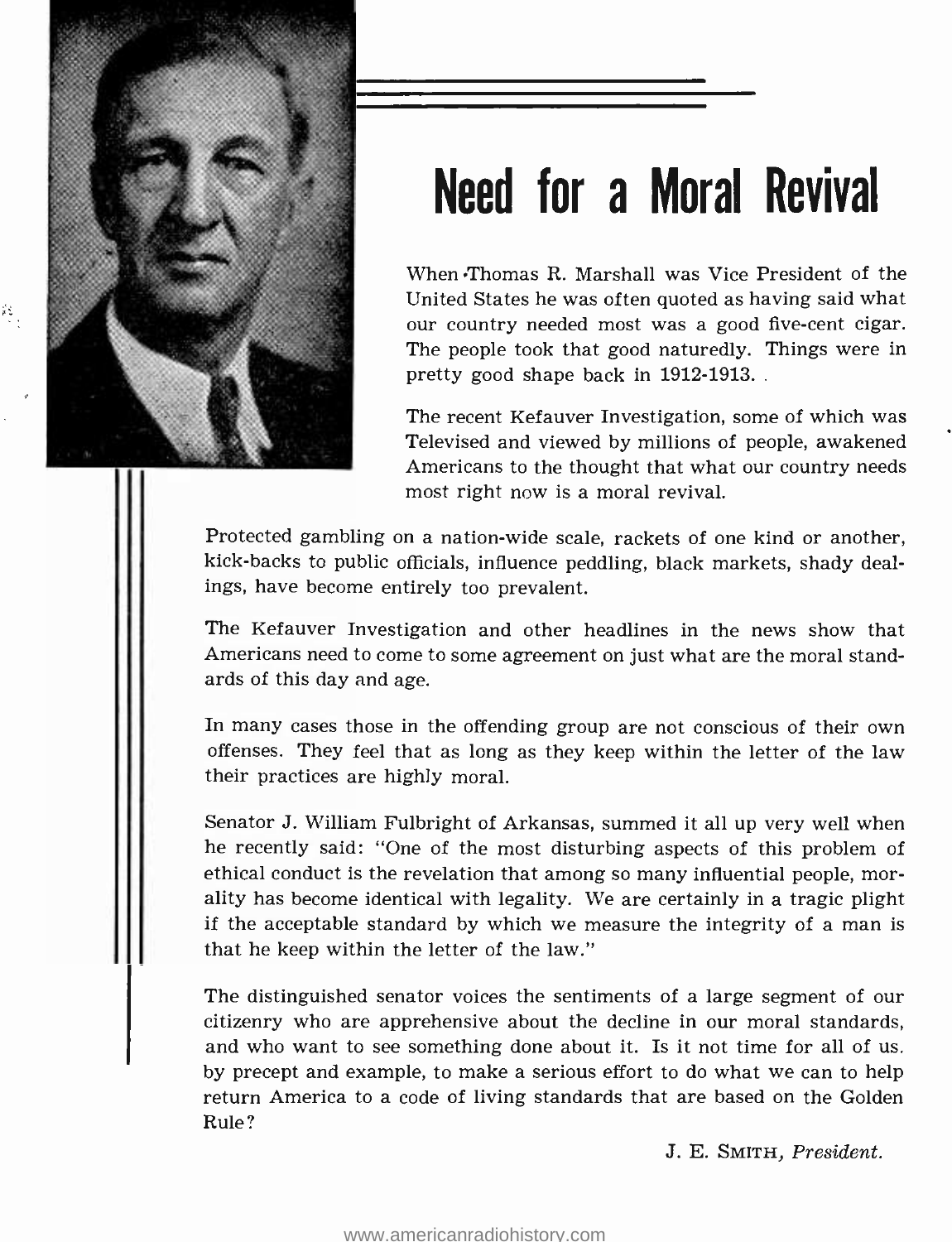

# Using the NRI Professional TV Oscilloscope in **Radio-TV Servicing**

By LOUIS E. GARNER, JR. NRI Consultant

Louis E. Garner, Jr.

WHILE oscilloscopes have been generally available to servicemen for some time, it has been with the advent of television that the Another special feature is the use of a wide-<br>scope has really "come into its own" as a pro-<br>band vertical amplifier which makes it possible fessional servicing instrument. Many experi-<br>enced Radio-TV servicemen, particularly those tion. Still other features include the use of<br>doing a moderate to large volume of work, con-<br>a wide-range sweep circuit with unusua doing a moderate to large volume of work, consider the oscilloscope to be an indispensable instrument.

Although its primary value is in the service of most difficult type of singleright the service of singleright  $\alpha$ television receivers, it may be used to advantage in servicing ordinary FM receivers, PA amplifiers, and phonograph amplifiers.

the cathode-ray tube and/or the complete oscil-<br>loscope is too broad a subject to cover in a single article. We will discuss here only the ap-<br>plication of the instrument in radio and television servicing.

Because of the widespread interest in the new NRI Professional TV Oscilloscope, we shall base our discussion on the use of this instrument.

However, most of the techniques described may<br>be employed with other oscilloscopes of com- Detailed and complete instructions on the use parable quality. For a more detailed explanation of the general operation of an oscilloscope refer to your regular NRI lesson text material.

Some of the special features found in the NRI Professional TV Oscilloscope include calibrated attenuator controls which permit the serviceman to read peak -to -peak ac voltages directly. No calculations are necessary. This one feature alone will save many hours of servicing time and will aid in a speedier diagnosis of troubles.

Another special feature is the use of a wideto observe most complex signals without distortion. Still other features include the use of a wide-range sweep circuit with unusual synchro-<br>nizing abilities. It can be synchronized with sine waves having a frequency as high as several megacycles. (A sine wave, incidentally, is the most difficult type of signal to use for synchro-

A detailed study of the theory of operation of serviceman would be proud to own and use. In All these features combine to make the NRI serviceman would be proud to own and use. In keeping with the high quality of its technical performance, the final appearance of the instrument has been kept dignified, yet impressive (see Fig. 1).

> Before discussing the use of the oscilloscope in service work, let us familiarize ourselves with the various controls and how they are used.

#### How to Use the Oscilloscope

of the Model 55 NRI Professional TV Oscilloscope are given in the Instruction Manual furnished with the instrument. Any student or graduate purchasing this oscilloscope is urged to read carefully and to follow the instructions for getting familiar with the instrument and its operation. This will help him to obtain maximum usefulness from his instrument.

At first glance, the number of controls on the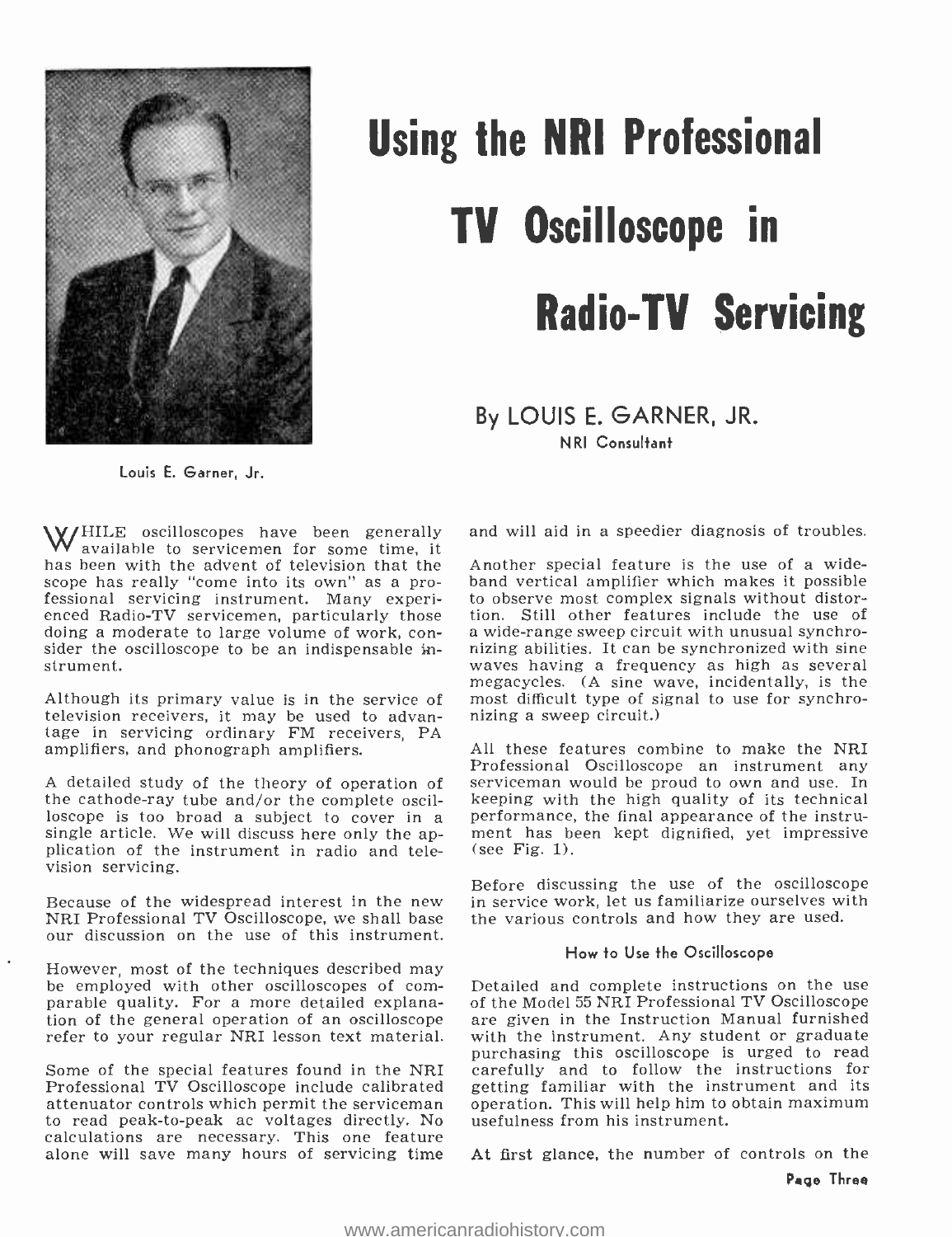

#### Fig. 1. Over-all view of the Model 55 NRI Professional TV Oscilloscope.

front panel (see Fig. 2) may be confusing, but<br>once you learn the function of each you'll find<br>that the oscilloscope is really a very simple<br> $T_{\text{he}}$  SWEEP VERNIER and SYNC SIGNAL conthat the oscilloscope is really a very simple instrument to use. Confidence will come with experience in its operation.

are normally left fixed in position once an image is obtained.

#### How to Obtain an Image

To turn on the instrument (see Fig. 2), turn the "INTENSITY" control in a clockwise direction until a click is heard and the pilot light is cycles seen on the screen depends on the sweep seen to glow. Allow the instrument to warm up. rate of the built-in linear sweep with respect to Now, turn the HORIZONAL and VERTICAL the signal observed. As an example, if the sweep CENTERING controls to about the mid-point of rate in the oscilloscope is 60 cycles per second, CENTERING controls to about the mid-point of rate in the oscilloscope is 60 cycles per second, their rotation. Turn the INTENSITY control in and we are looking at a 60-cycle per second sigtheir rotation. Turn the INTENSITY control in and we are looking at a 60-cycle per second sig-<br>a clockwise direction until a glow or spot can be observed somewhere on the screen of the tube. The same is 30 cycles per secon

Once the spot or glow is visible, adjust the FOCUS control until the spot is as sharp as it This procedure for obtaining an image should can be made. Notice while operating the FOCUS serve as a guide for beginners and those not control that there will be one position where the sharpest spot can be obtained, and that turning

Page Four

the control to either side of this position will cause the spot to broaden and lose focus.

Now adjust the HORIZONTAL and VERTICAL up and down and back and forth across the screen. Finally, adjust both controls to center the spot on the screen as shown in Fig. 3A. (Note: Do not allow a single spot to remain on the face of the CR tube for any length of time, as the stream of electrons can damage the screen.)

To provide a horizontal sweep for the signal, turn the SWEEP SEL. switch to the INT. position. This turns ON the built-in sweep circuit and provides internal syncing for the signal. Turn up the HORIZ. GAIN, noting that the spot turns into a line as shown in Fig. 3B. The width of the line can be adjusted with this control. You<br>may note that the line tends to "flicker" due to a low sweep rate. With the SWEEP RANGE and SWEEP VERNIER controls in their extreme counterclockwise position, the sweep rate is about 10 cycles per second, far below the "flicker rate" for the eye.

To obtain a test sine wave pattern on the screen of the oscilloscope, connect a short piece of wire between the terminal marked "2V TEST" and the terminal marked VERT. Turn the VERT. GAIN control in a clockwise direction until about two or three inches of vertical sweep (up and down) is obtained. Adjust the SWEEP<br>VERNIER and SYNC SIGNAL controls until 3 or 4 complete sine waves are obtained on the

There are several groups of basic controls on the stable signal.) You are now observing<br>this instrument. We will discuss first the group the 60-cycle sine wave as it appears on the 115-<br>used for "setting up" the instrument trols should be adjusted for a stable or stationary pattern. (The SYNC control should be kept as taining a stable signal.) You are now observing

> The procedure outlined above is the basic one used for obtaining an image or pattern on the screen of the oscilloscope. By adjusting the SWEEP VERNIER control you can change the number of cycles observed from approximately 5 to 1 complete cycle, because the number of rate of the built-in linear sweep with respect to the signal observed. As an example, if the sweep nal, one cycle will be observed. If the sweep signal, two complete cycles will be observed.

> This procedure for obtaining an image should familiar with the operation of the instrument. For more complete instructions on the operation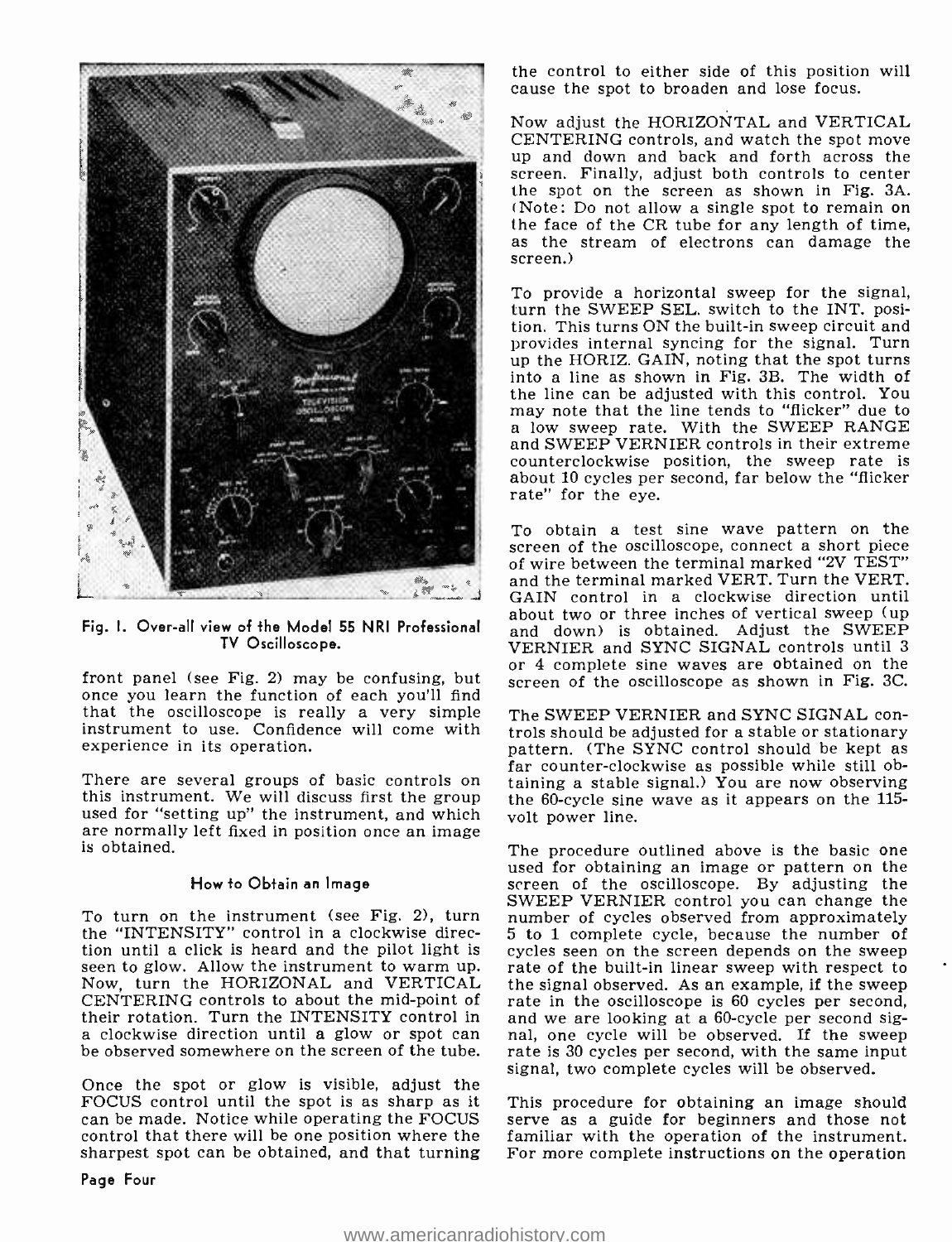

Fig. 2. Close -up view of front panel showing arrangement of con- trols and switches for ease of operation.

of the oscilloscope and the exact purpose of each control, refer to the Instruction Manual included with the instrument.

In the normal operation of the oscilloscope, you<br>will find that the VERTICAL ATTENUATOR, speak of peak-to-peak voltages. This is the volt-<br>VERTICAL GAIN, SWEEP RANGE, SWEEP age from the highest positive point of the quale VERNIER, and SYNC SIGNAL controls are the ones most often adjusted; the HORIZ. GAIN control will need adjusting occasionally. The other controls (INTENSITY, FOCUS, VERTI-



CAL CENTERING, HORIZONTAL CENTERING, and SWEEP SELEC-TOR) are left more or less fixed in position.

#### How to Measure Peak -to -Peak Voltages

One thing the radio -television technician soon learns about ac signals is the many ways to express their voltage. Most ac voltmeters are designed to read the effective or RMS (root mean square) voltage. In Fig. 4, the RMS value of a sine wave is approximately .707 of the peak voltage. Peak voltage is the maximum reached during a cycle.

There is still another value which is sometimes considered  $-$  the "average" value of a rectified sine wave, which is approximately .636 of the peak value, as explained in your NRI lessons.

For most radio and electrical work,<br>the RMS value is used, since sine<br>waves are about the only type of<br>signal encountered. When dealing with television, however, pulse wave-<br>forms are likely to be encountered (see Fig. 5). Here, the RMS or the average voltage may be very small compared to the peak voltage, and may be almost meaningless. The because it determines whether or not the signal functions properly for syncing or other purposes.

Because of the odd waveshapes en-<br>countered, sometimes even the peak<br>value is not important since this<br>refers to the maximum voltage reached in either direction from

"zero." In the wave-form shown in Fig. 5, the positive peak is high, whereas the negative peak speak of peak-to-peak voltages. This is the voltage from the highest positive point of the cycle



Fig. 4. Portions of a sine wave representing average, RMS, peak, and peak-to-peak voltages.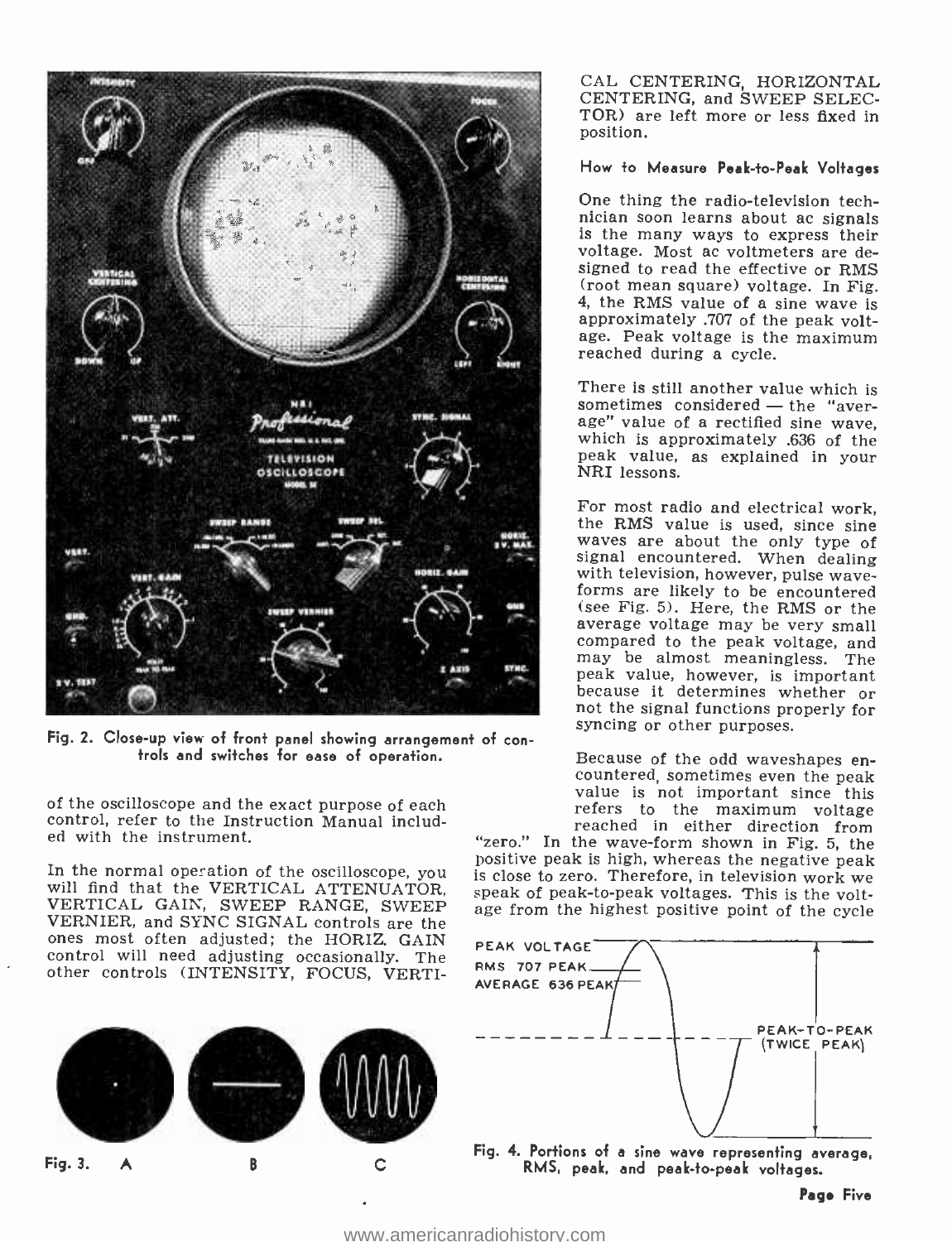

Fig. 5. Illustration of what is meant by the peak-topeak amplitude of a pulse signal.

to the highest negative point of the cycle as shown in Fig. 4 for a sine wave, and in Fig. 5 for a pulse wave.

Most manufacturers list the peak-to-peak volt-<br>ages of waveforms encountered in various sections of their receivers. It is necessary that the television technician be able to measure these voltages.

With the NRI Professional Oscilloscope, this is a comparatively simple operation, for it is calibrated so that peak -to -peak ac voltages may be read directly with an accuracy that is sufficient for all normal work. To measure the peak-topeak voltage of a signal, connect the signal to control until two cycles of the sine wave are<br>the VERT, and GND, terminals. The ground obtained on the screen of the cathode-ray tube. the VERT. and GND. terminals. The ground<br>terminal is generally con-<br>nected to the chassis of the

equipment being tested.

The SWEEP RANGE, SWEEP VERNIER and SYNC SIGNAL controls as well as the VERT. GAIN and VERTICAL ATTENUA-TOR controls are adjusted until two or three cycles of the signal are observed on the screen of the instrument. Adjust the VERTICAL ATTENUATOR and VERTI-CAL GAIN controls until<br>one-inch deflection is obtained on the screen of the tube. (A calibrated transparent graph scale is provided to make it easy to adjust for exactly one-inch de-<br>flection.) Now, read the Now, read the value to which the pointer of the VERT. GAIN control is pointing and multiply by the multiplying factor of the VERTICAL ATT. control.

For example, if the controls are set as shown in Fig. <sup>6</sup> (for one -inch deflection) the reading is .65 (half way between .6 and .7) times 10 or 6.5 volts. If it had been necessary to turn the VER-TICAL ATTENUATOR to the Xl position to obtain one -inch deflection, the reading would have been .65 volt. Similarly, if it had been necessary to turn the VERTICAL ATTENUATOR control back to the X100 position, the reading would have been 65 volts. This same general procedure may always be used to measure the peak-to-peak voltage of an ac signal, whether a sine wave, a pulse wave, or some complex waveform.

#### How to Measure Hum Frequency

Often it is important to know whether a particu- lar hum condition is 60- or 120 -cycle hum. This can be determined easily by using the NRI Oscilloscope.

To measure the frequency of a hum signal, first turn the SWEEP SEL. switch to the LINE position. Connect the 2V TEST signal to the vertical input terminal and turn up the gain control until about 2 inches deflection is obtained (with the vertical attenuator in the Xl position). Adjust the SWEEP RANGE and SWEEP VER-NIER controls together with the SYNC SIGNAL control until two cycles of the sine wave are

The SYNC SIGNAL control should be turned up far<br>enough so that the two complete cycles "lock-in" and re-<br>main stationary.

Disconnect the lead between the 2V TEST terminal and the VERT. terminal and con-<br>nect the signal to be meas-<br>ured between the VERT. and GND. terminals.

Adjust the vertical attenuatrols until a signal having<br>about the same amplitude as that previously observed is obtained (about two inches). Note whether you obtain <sup>2</sup> cycles or 4 cycles. If two cycles are observed, the hum frequency is 60 cycles per second. If four complete cycles are observed, the hum frequency is 120 cycles per second.

This test is useful when you are in doubt about the frequency of a hum signal in a<br>radio receiver, television set,<br>or amplifier. Sixty-cycle hum is generally caused by heat-<br>er-to-cathode leakage, pickup, or similar defects where the low-voltage power sup-



VERT. ATT.

<www.americanradiohistory.com>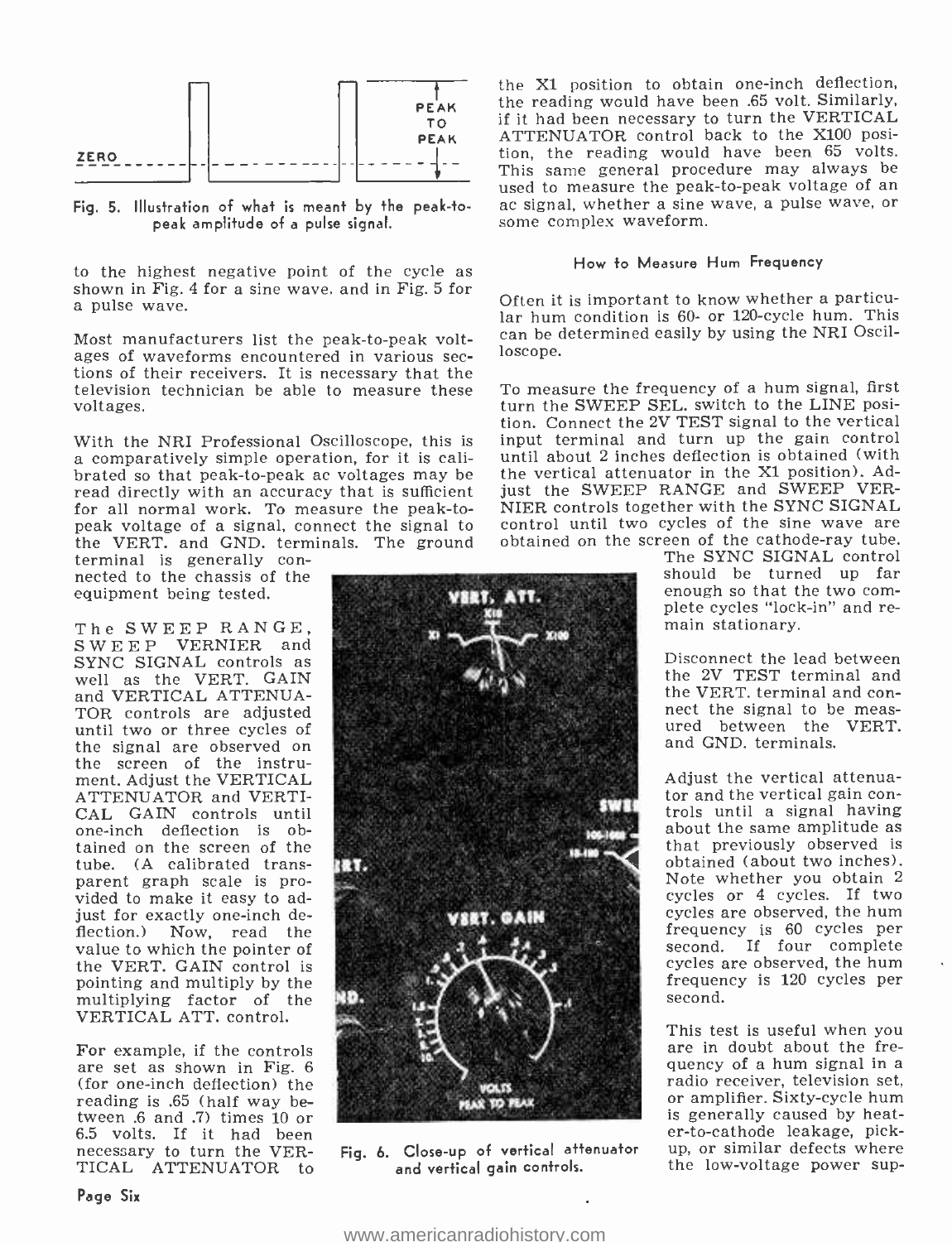

Fig. 7. A suitable detector probe which can easily be constructed for use with the oscilloscope.

ply is a full-wave supply. It may also be caused by a defective rectifier tube, or one-half the high-voltage secondary winding of the power supply being open.

In sets where a half-wave rectifier circuit is used, 60-cycle hum may also be caused by improper filtering action in the power supply, or the previously mentioned causes.

On the other hand, 120-cycle hum is generally found only in sets using full-wave rectification, and it is usually caused by defective filter con-<br>densers or improper filter action.

#### Using the Oscilloscope to Service Radio Receivers and Phonographs

The NRI Professional TV Oscilloscope has been designed to meet the exacting requirements of television servicemen and technicians. It also meets the requirements of servicemen who specialize in AM-FM work or amplifiers and phonographs.

measured to the vertical input terminals (VERT. all the way up<br>and GND.) and adjust the controls, as previous-<br>ly outlined, until three or four complete cycles<br>of to simply circuit. of the signal to be measured can be observed, with a total deflection of about 2 inches. The SWEEP SEL. switch should be in the INT. posi- tion. Use the technique previously outlined for measuring peak-to-peak voltages. To convert the peak -to -peak voltage of a sine wave to RMS voltage, simply divide the measured voltage by 2.82. For practical purposes, you can divide by 3. Thus, if you measure the peak-to-peak voltage of the signal and find it to be about 18 volts, the RMS voltage is approximately 6 volts. Note that this dividing factor applies only where sine -wave signals are to be measured.

connect the GND. lead to the chassis of the receiver and the VERT. lead to either the output of the second detector or the output of the audio output tube. The relative amplitude of the sig-<br>nal may be observed by leaving the VERTICAL<br>ATTENUATOR and the VERTICAL GAIN controls set in position and watching the deflection obtained as an alignment procedure is car- ried out. Many servicemen prefer to use the oscilloscope as an output indicator rather than using an output meter, since the peak reading is easier to observe.

To use the oscilloscope as a signal tracer: Connect the leads to the GND. and VERT. terminals of the scope. Connect the GND. lead to the chassis of the.receiver, phonograph, or other instrument to be checked, and use the VERTICAL lead as a signal tracer probe.

Stage gain may be obtained by measuring the input and the output signals in a particular stage. Use the technique previously outlined for this measurement. Find the stage gain by dividing the output voltage by the input voltage.

As an example, suppose the signal applied to the first audio amplifier of a receiver is three volts, and that the signal amplitude of the output of the stage (between plate and ground) is 60 volts. The stage gain is then 3 divided into 60, or 20.

To use the Oscilloscope as an ac voltmeter or of the volume control and ground; then from output meter: Connect the signal that is to be each side of coupling condensers to ground; and In the average receiver, the technique for using<br>an oscilloscope as a signal tracer is first to apply<br>a signal to the input of the receiver. This may<br>be a picked-up program, or a modulated rf signal<br>from a signal generator sional Model 88 Signal Generator. The oscilloscope is used, starting at the second detector, with the technique just outlined (GND. lead to the set chassis and VERT. lead as a signal tracing probe) to check the appearance and the relative amplitude of the audio signal at the output of the second detector stage; from there across the volume control; then between the center tap each side of coupling condensers to ground; and all the way up to and including the signal at the voice coil of the loudspeaker. It may also be used to observe the hum output from the power

> The above procedure covers the tracing of audio signals. By building a small rf detecting probe (see Fig. 7), the oscilloscope may be used for signal tracing in the i-f, mixer, and rf stages.

> In Fig. 8, the oscilloscope is used to check the amplitude and the general appearance of the signal in the stages that are shaded. In the other stages shown, it is necessary to use the rf detector probe in conjunction with the oscilloscope.

When the oscilloscope is used as an output meter,  $\frac{1}{2}$  its output, and the absence of a signal A dead stage is identified by the presence of a at its output.

> An open coupling condenser can be identified by the presence of a signal on one side and either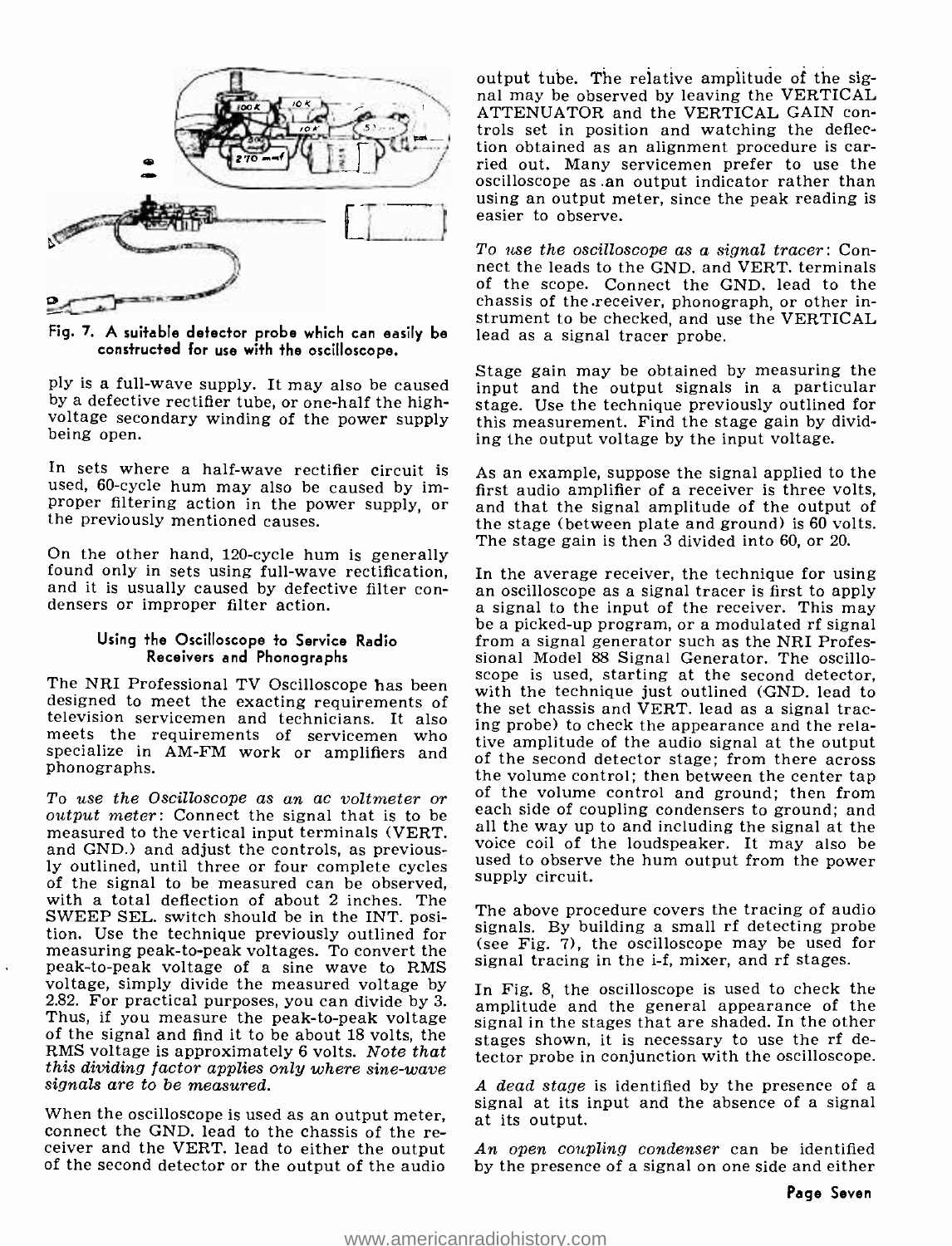

Fig. B. Block diagram of a radio receiver showing those stages which must be checked using a detector probe with the oscilloscope.

amplitude on the other side. Thus, the oscilloscope becomes a convenient device for signal tracing.

A weak stage is identified by lower-than-normal gain. In some cases, the input and the output signal may be found to be of approximately the same amplitude. This indicates that no gain whatsoever is obtained from the stage.

Noise or hum is identified by a change in the appearance of the observed signal. With experience, you can soon learn to tell the difference between noise and hum. By using the technique for measuring hum frequency previously outlined, you can tell whether hum is 60 -cycle or 120 -cycle and thus make a preliminary isolation of the point at which hum is introduced.

Defective by-pass or filter condensers can be identified by the presence of a strong ac signal tube screen. The polarity marking of the signal<br>at the point where the by-pass or filter conden- on the screen of the NRI Professional Oscilloat the point where the by -pass or filter conden- ser is connected. For example, in Fig. 9, by -pass condenser  $C_1$  should act effectively to by-pass the audio signals from the screen of the tube to ground. Normally, little or no signal should be shown. If a high amplitude signal is observed here, we know that the by-pass condenser  $C_1$  is defective or open.

To check an auto radio vibrator, connect the be an increase in the amplitude of the signal as oscilloscope vertical input terminals across the on the receiver. Set the SWEEP SEL. switch in the INT. position, and the SWEEP RANGE and the SWEEP VERNIER controls for three or four cycles. Adjust the vertical attenuator and the vertical gain controls for two or three inches deflection. Normal and defective vibrator wavepatterns are illustrated on page 20 in connection with an article on auto radio servicing, and are therefore not reproduced here.

the absence of a signal or one of much lower To check for distortion in an audio amplifier or receiver, connect a sine-wave test signal to the input of the audio stages in a phonograph or public address amplifier; this is the "mike" or "phono" input of the amplifier. In a modern receiver, connect the signal across the volume control. The sine-wave signal source may be an audio oscillator, the audio output of a signal generator, or, in some cases, simply a 60-cycle sine wave obtained from the filament winding of a power transformer, or from the "2V TEST" signal available at the binding post on the front panel of the oscilloscope.

> The input sine wave should have the general appearance of a "perfect" sine wave as shown in Fig. 10A.

> The internal connections of the NRI Oscilloscope<br>are such that the positive half of the sine wave appears on the upper portion of the cathode-ray tube screen. The polarity marking of the signal scope is illustrated in Fig. 10A.

> The oscilloscope is used as a signal tracer to check the appearance of the sine -wave signals in various stages of the amplifier. If all the stages are operating properly, the waveform of the signal should be preserved without distortion or change in the waveform throughout each stage. The only real difference observed should additional stages in the equipment are checked (due to the increase in gain). This may necessitate readjusting the VERTICAL ATTENUATOR and the VERTICAL GAIN controls of the oscilloscope. If you find that there is any departure from the "perfect" sine wave in any stage, you know that distortion has occurred.

> The type of distortion will often give some clue to its cause. For example, in Fig. 10B, note that the top "half" of the sine wave is flat. If this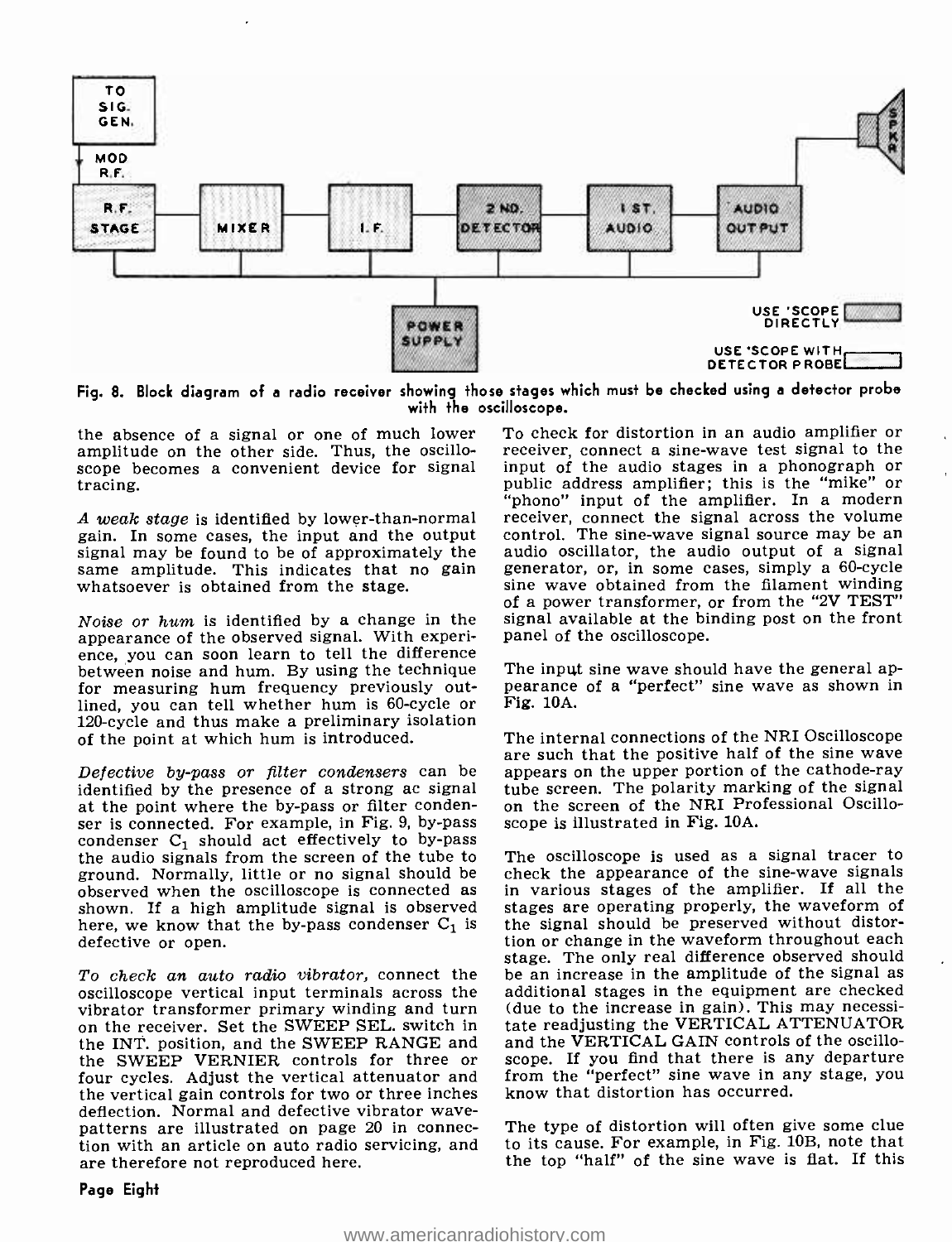

the effectiveness of a by -pass condenser in typical pentode amplifier stage.

stage, it would indicate that the positive half of SWEEP VERNIER, SWEEP SELECTOR, and<br>the observed signal is flat. Because of the phase. SYNC SIGNAL controls until three or four comthe observed signal is flat. Because of the phase inversion in the amplifier stage itself, we know helte cycles of the signal to be studied can be that this must be the negative half of the signal seen. The same servicing applied to the grid of the amplifier stage. Hence, ployed for signal tracing, checking for distortion, the flattening or "clipping" has occurred on the flattening or "clipping" has occurred on the flattening by-pass, coupl erally caused by excessive bias so that the input signal drives the grid to cut-off.

waveform in the plate circuit of the tube will have the appearance of the signal shown in Fig. 10C. Such a waveform occurs because the positive half of the applied signal drives the tube to the point where plate current saturation is reached.

of the sine wave to be flattened; the signal having the general appearance shown in Fig. 10D.

#### Use of the Oscilloscope in Television Receiver Servicing

While the cathode-ray oscilloscope is of great value in normal AM-FM servicing and may be

used to speed many servicing jobs, it is still possible to conduct a thriving radio service business without having to rely on this instrument. With television, however, an oscilloscope is one of the basic test instruments necessary to do a good servicing job, and to plaints normally encoun-<br>tered. For some complaints in TV receivers, there is no substitute instrument that





Fig. 10. Typical distortion of a sine wave, resulting from improper bias.

can be used in place of the oscilloscope.

Fig. 9. How the oscilloscope may be used in checking AM-FM servicing. Connect the vertical input<br>the effectiveness of a by-pass condenser in typical terminal of the scope into the circuit at the signal were observed on the plate of an amplifier tude signal. Adjust the SWEEP RANGE Basically, the technique of using an oscilloscope in TV servicing is similar to that employed in AM-FM servicing. Connect the vertical input point where the signal is to be observed and adjust the VERTICAL ATTENUATOR and the VERTICAL GAIN controls to a normal ampli-SWEEP VERNIER, SWEEP SELECTOR, and seen. The same servicing methods are also emchecking by -pass, coupling and filter condensers, checking hum, etc., as previously outlined for AM-FM servicing.

On the other hand, with too little bias, the more importance in TV work than they are in Signal waveforms and waveshapes are of much other types of electronic work. For instance, in Fig. 11A, a normal saw -tooth sweep signal is shown. This is the type of sweep signal that might be encountered in a receiver employing an electrostatic picture tube and the picture obtained may appear as in Fig. 11B.

Overloading or the application of too strong a If the waveform were distorted and rounded as signal to an amplifier stage causes both "halves" shown in Fig. 12A, a non-linear and distorted picshown in Fig. 12A, a non-linear and distorted pic-



Fig. II. Normal saw-tooth horizontal sweep signal with the normal TV test pattern obtained.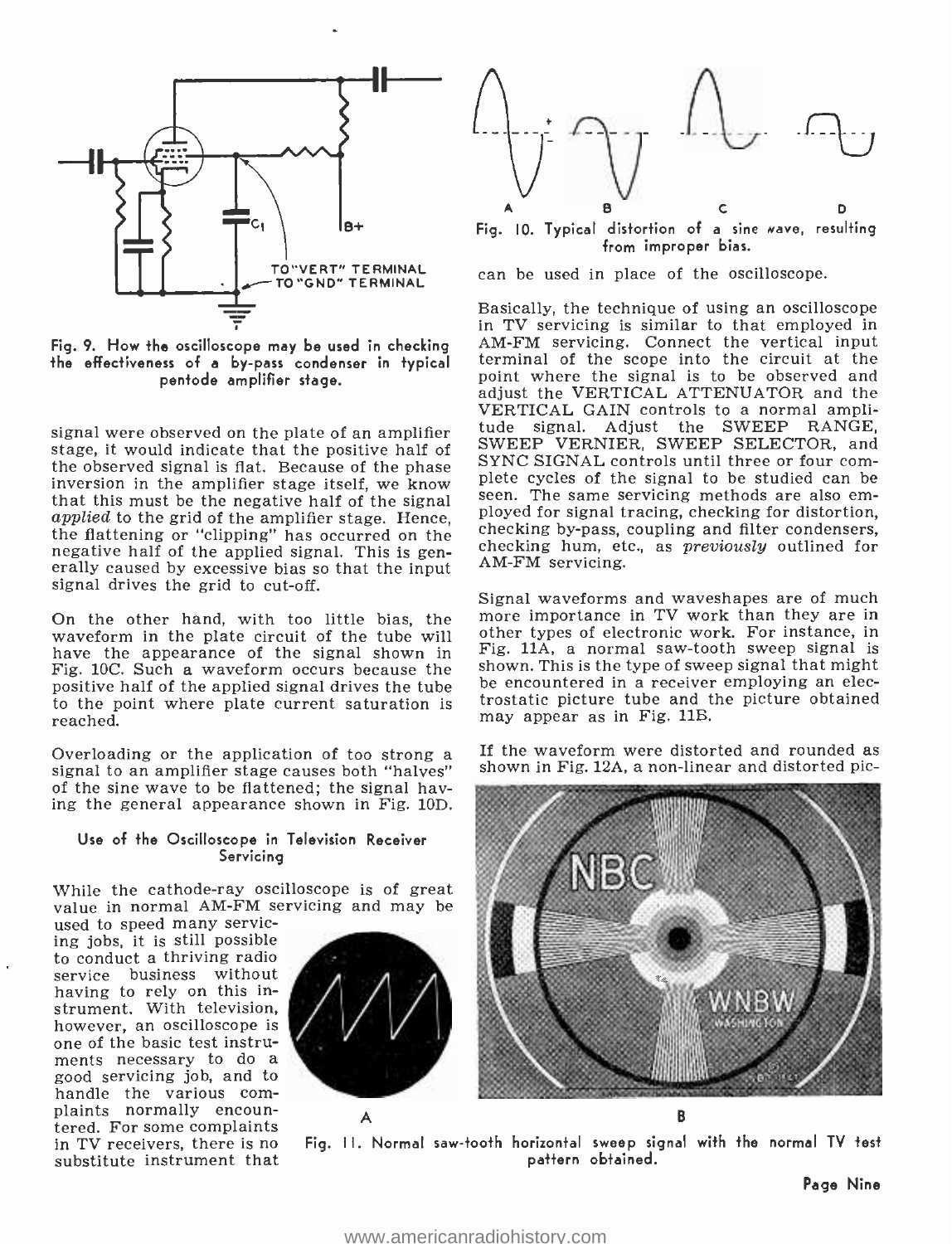ture would be obtained as shown in Fig. 12B.

Hence, we see how the waveform of the horizontal sweep signal alone is very important in the signals, you'll have no difficulty telling whether final formation of the picture. The same is true of the vertical sweep signal.

For proper syncing of the horizontal and vertical<br>sweep circuits and for proper drive in the picture tube, other signals throughout the receiver must

So important are the signal waveforms and amplitudes in a TV receiver that most TV manufacturers include, as a regular part of their service data, the signal waveforms at various points in the receiver with an indication o peak voltage that should normally exist. When servicing a TV receiver, the serviceman should take full advantage of this information.

receiver since these vary considerably in the different models. However, in Fig. 13 is given instrument. It is here that the oscilloscope be-<br>part of the schematic diagram for a popular TV comes of value—with it we can check each stage part of the schematic diagram for a popular TV receiver (Sentinel Model 416). At various points in the diagram, signal waveforms are illustrated and the relative amplitude of the signal is given. Such waveforms serve as a guide when servicing the receiver.

Precautions: When using an oscilloscope in a TV receiver, certain general precautions should always be followed. First, make sure that the peak -to -peak signal in question does not exceed the maximum rating for your oscilloscope. In most cases, there is little to worry about, but at one or two points in the average TV receiver, the peak amplitude of the observed signal is greater than can be safely applied to the input of oscilloscopes.

One example of this is the signal on the plate of the 6CD6G, the horizontal output tube of the receiver shown in Fig. 13. The peak amplitude of the signal is several thousand volts-far greater than the maximum input to your oscilloscope. Under no conditions should the signal applied to the input of the NRI Oscilloscope have a peak value exceeding 1000 volts.

Another precaution to observe is careful interwaveforms given by the manufacturer. Sometimes a manufacturer brand or type of oscilloscope to obtain his test signals. There may be fewer or greater stages<br>of amplification which might result in the im-



age being inverted or reversed with respect to the one obtained with your oscilloscope. Once you gain experience in interpreting observed a waveform is proper even though the image appears "upside down" in some cases.

#### TV Test Procedure

also have the correct wave-shape and amplitude. Without question, the most valuable tool avail-<br>able to the service technician is effect-to-cause Without question, the most valuable "tool" availreasoning. The oscilloscope, useful as it is, does not serve as a substitute for this. Rather, it acts to supplement it and to increase the speed with which isolation of the defect can be made.

It is difficult to outline the general test patterns complaint such as "sound okay, picture present, that will be obtained at various stages in a TV but distorted vertically," we know that will be obtained at various stage When servicing a TV receiver, a preliminary isolation of the trouble to a section or stage is made by using effect-to-cause reasoning as outlined in but distorted vertically," we know that we instrument. It is here that the oscilloscope bein the vertical sweep chain, and soon isolate the trouble to a stage and often to a part.

> The proper test procedure for servicing a TV receiver, when an oscilloscope is used, may be summed up as follows:

> (1) Perform a preliminary isolation to a section by means of "effect-to-cause" reasoning.

> (2) Check signal waveforms in individual stages in that section until a departure from the normal waveform shown in the manufacturer's service manual is found.

> (3) Check voltages, resistances, or parts in that stage until the defect is finally isolated.



Fig. 12. Rounded or non-linear horizontal sweep signal, with the distorted test pattern obtained.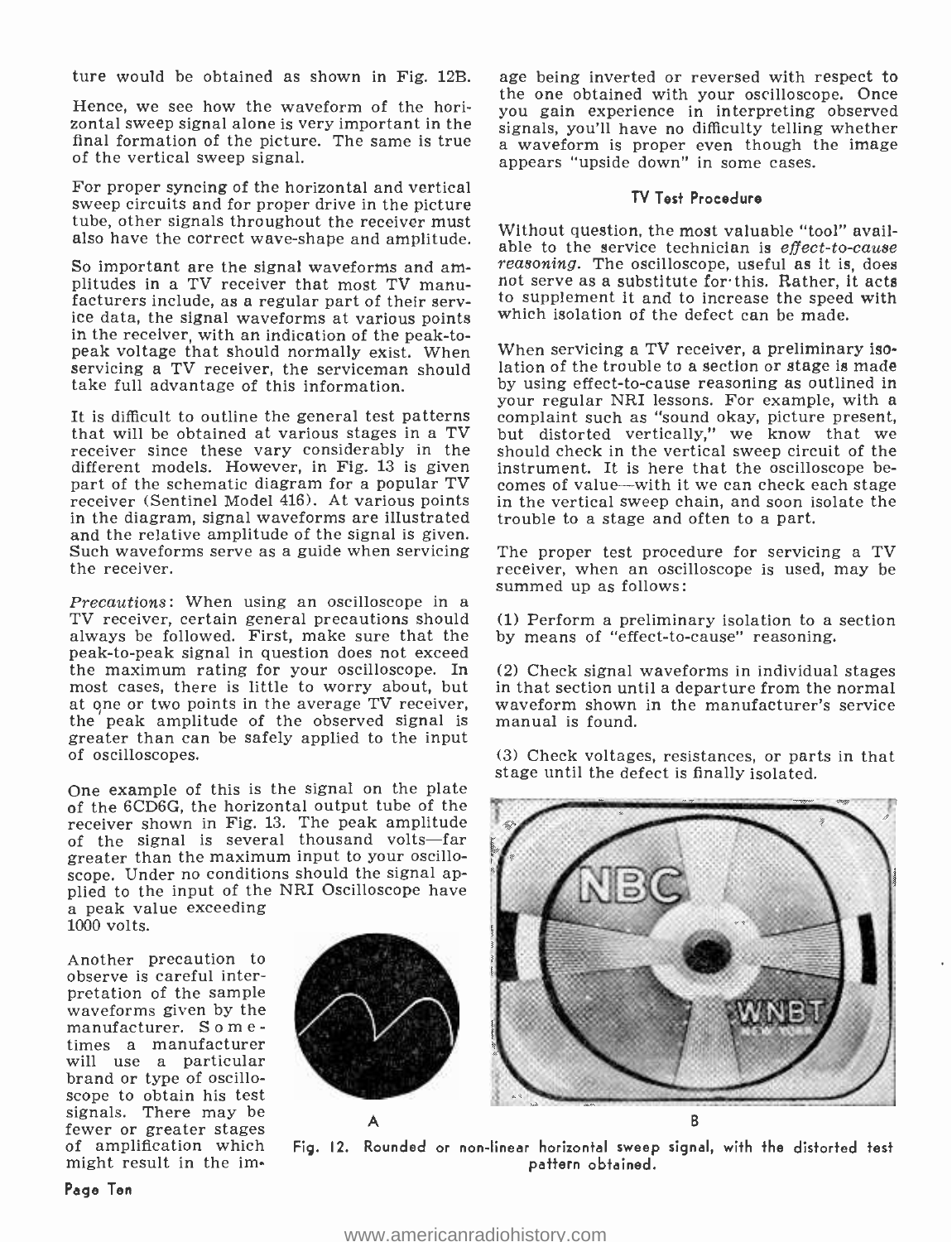

Some defective components parts, such as defective filter condensers, by -pass condensers, and coupling condensers may be isolated immediately by means of the oscilloscope alone, in which case step (3) is not necessary.

Although not mentioned, it is assumed that the serviceman working on a TV receiver should<br>first check the tubes in a suspected section--first check the tubes in a suspected section—<br>remember that the majority of receiver defects<br>are due to defective tubes. In many cases, a tube<br>tester check is not satisfactory, and the only sure check is to try a replacement known to be in good condition. Only after the tubes are tested in the suspected section should a further isolation of the trouble be made with the oscilloscope.

The oscilloscope is also useful for adjusting special circuits in the TV receiver. An example of this is the horizontal automatic-frequency control circuits employed in some sets.

The detailed adjustment procedure to follow can- not be given here since it varies considerably in the different TV receiver models, depending on the circuit used by the manufacturer. The procedure given for one particular receiver would probably not apply to a receiver made by a different manufacturer. Hence, in all cases refer to the manufacturer's instructions as given in their service manual.

Aligning TV receivers: The oscilloscope is useful<br>for alignment of TV receivers when used in conjunction with a sweep generator. The basic procedure is to connect the rf output from the sweep generator to the TV receiver, either to the antenna terminal or to the input of the video <sup>i</sup>-f stages. Most sweep generators also provide a "horizontal sweep" signal which is connected to the "horizontal input" of the cathode-ray oscilloscope. The vertical input connections of the oscilloscope are made to the television receiver second detector, but may be made anywhere in the video amplifier circuit.

When the sweep generator, receiver, and oscilloscope are turned on and properly adjusted, the the screen of the oscilloscope. A "block diagram" showing the general connections for this alignment procedure is shown in Fig. 14.

Figs. 15A and 15B are typical video i-f response curves that can be obtained when an oscilloscope is used. The one shown in Fig. 15A is for a re- ceiver using the intercarrier sound system, and the one shown in Fig. 15B is for a TV receiver using a "conventional" sound system. The phase of the video i-f response curve might be inverted instead of as shown in Fig. 15, depending upon where the oscilloscope is connected in the re-<br>ceiver.

(Page 22, please)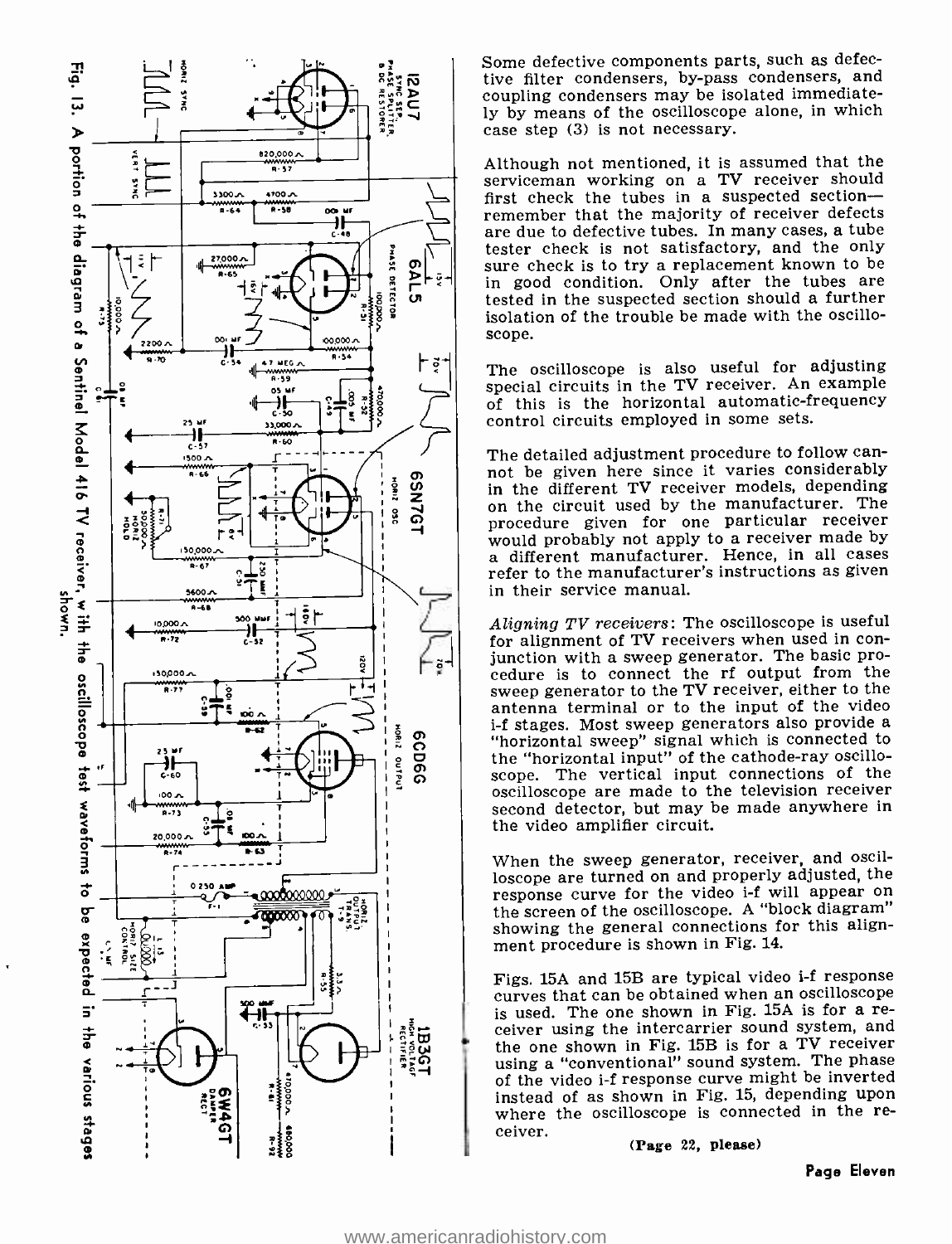### New Amateur Regulations

the classes now in effect and three new ones.<br>The six classes of amateur licenses to be available July 1, 1951, are as follows: Amateur Extra Class (New), Advanced Class C (Formerly Class A), General Class (Formerly Class

The Amateur Extra Class License will become available to qualified applicants after January 1, 1952. The requirements will be two years holding of an amateur operator's license issued by the FCC, passing a code test at 20

The Advanced Class C license is simply a new<br>name for Class A, and its requirements and<br>privileges are the same. Advanced Class Licenses<br>still permit operation in the 75 and 20 meter<br>phone bands, and the licenses may be re without re-examination. New advanced class licenses will not be issued after December 31, 1952.

The General Class License is simply a new name<br>for the Class B License and the conditional class<br>a new name for Class C. No changes have been<br>made in either class as to the requirements or No bigger than a dime! That immed privileges.

The Technician Class License is a new one, becoming available July 1, 1951. Any citizen may These controls are available on special order.<br>
obtain one by passing the present (Class B)<br>
written examination, both the element covering The controls are fit companions fo aminers according to the usual schedule; in ad-<br>dition, the license will be available by the mail on the same basis that Class C now is—i.e., per mail attraps for dual-control combinations. The<br>sons living more than 125 miles from the nearest<br>sons living more than 125 miles from the nearest<br>quarterly FCC examining poin appear. Privileges are all those available to amateurs above 220 megacycles. It is a five year license, and renewable.

The Novice Class License is a third new one, **Capacitor Sizes Down—Operating**<br>also becoming available July 1, 1951. Any citizen, except a former holder of an amateur license (including, incidentally, those issued by milita (including, incidentally, those issued by military authority in the occupied areas such as Germany

Page Twelve

Effective July 1, 1951, there will be six classes<br>of amateur licenses with three of the six being<br>theory. This examination on regulations and<br>theory. This examination may be taken at any and Japan), may obtain one by passing a code<br>test at five words per minute and an extremely<br>simple written examination on regulations and<br>theory. This examination may be taken at any<br>FCC examining point or before a Travell nician Class License is additionally available by mail. The exact scope of the written examination has not been set at this time. The license is valid for one year and may not be renewed. It is expected that distinctive call signs will be<br>issued to holders of these licenses. A Novice may<br>use code in the 3700-3750 and 26960-27230 kc. and<br>code or voice in the 145-147 megacycle bands. His<br>code or voice in the

## $-n \rightharpoonup i$ Sub -Miniature Volume Controls



scribes the miniaturization achieved in the Series<br>48 composition-element sub-miniature controls developed by Clarostat Mfg. Co., of Dover, N. H.

The controls are fit companions for sub-miniature tubes in ultra-compact electronic assemblies. Each unit, housed in a yellow low-loss bakelite case, measures  $\frac{56}{9}$  in diameter and  $\frac{26}{9}$  deep. Two units can be nested together and held by units are available in resistance values up to <sup>3</sup> megohms linear, and in tapers up to 1 megohm. said to be ruggedly built for dependable service.

## Capacitor Sizes Down- Operating Temperatures Up

 $-\eta$ ri

rugged when we attained an operating tempera-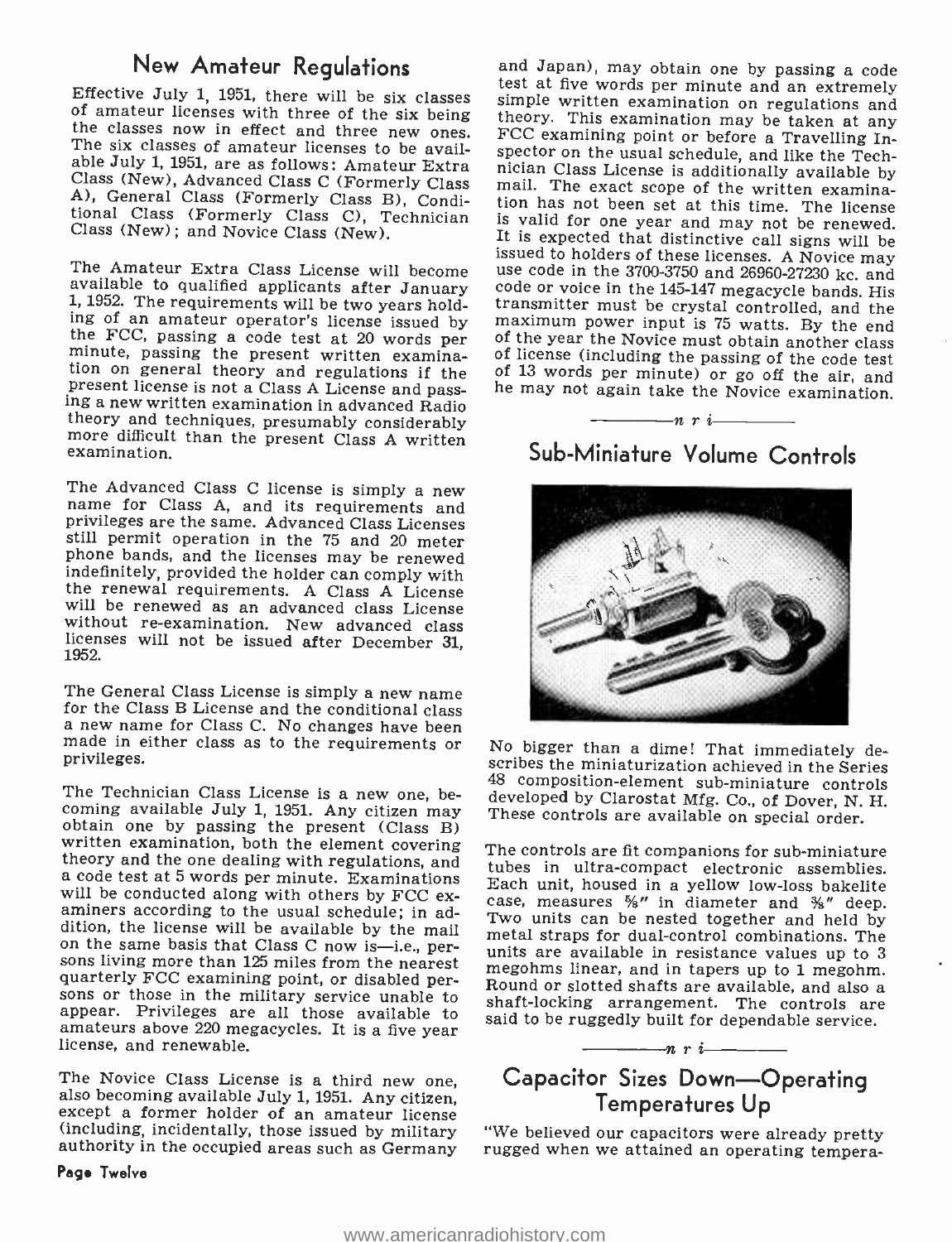

ture rating of 65°C. back in 1940," states Louis Kan, Director of Research for Aerovox Corporation, New Bedford, Mass. "That was for our type 89 oil-impregnated metal-can tubular, measuring  $11/16''$  in diameter by 2-3/16" long. By 1945 we had the noticeably smaller type 38, rated at  $85^{\circ}$ C. They have been of much assistant and measuring  $%$ " in diameter by 1 $%$ " long. And in connection with the laboratory work. and measuring  $\frac{3}{8}$ " in diameter by  $1\frac{1}{8}$ " long. And now, for 1951 and in keeping with the miniaturization trend, we have taken one tremendous step in attaining the micro-miniature type 123Z tubular rated at 85 °C. and capable of operating at 100 °C., with its vitrified ceramic sealed metal can yet measuring only .175" in diameter by 7/16" long. The three capacitors used for com-<br>parison are .01 mfd., 200 V.D.C."

## New Antenna Eliminates Co-Channel Interference



A new antenna, designed to minimize or eliminate co-channel interference is announced by the Technical Appliance Corp., Sherburne, N. Y., manufacturers of Taco antennas. Front to back ratio of the new Twin-Driven Yagi is 30 db.

### Grateful Graduate Writes to the Veterans' Administration, Washington, D. C.

Director of Training Veterans' Administration Washington, D. C.

Dear Sir:<br>"For over one year now I have been taking a home instruction course in Radio Communications from the National Radio Institute, 16th and U Streets, N.W., Washington, D. C., under the GI Bill.

"The training staff at NRI has at all times been very helpful and patient. They have done everything in their power to make my progress a bit easier. They have been of much assistance to me

"In view of the above, I wish to recommend the school and its excellent staff to you. I believe that this school is doing a very great amount of good in training technicians and that it can sincerely be recommended to anyone desiring to take up Radio Servicing or Radio Communications work.

"You, and your staff, have been very helpful, too; and to you, my very sincere thanks for your efforts on my behalf."

Very truly yours,

CARI. PORTER 1811 Shortline Corpus Christi, Texas



Page Thirteen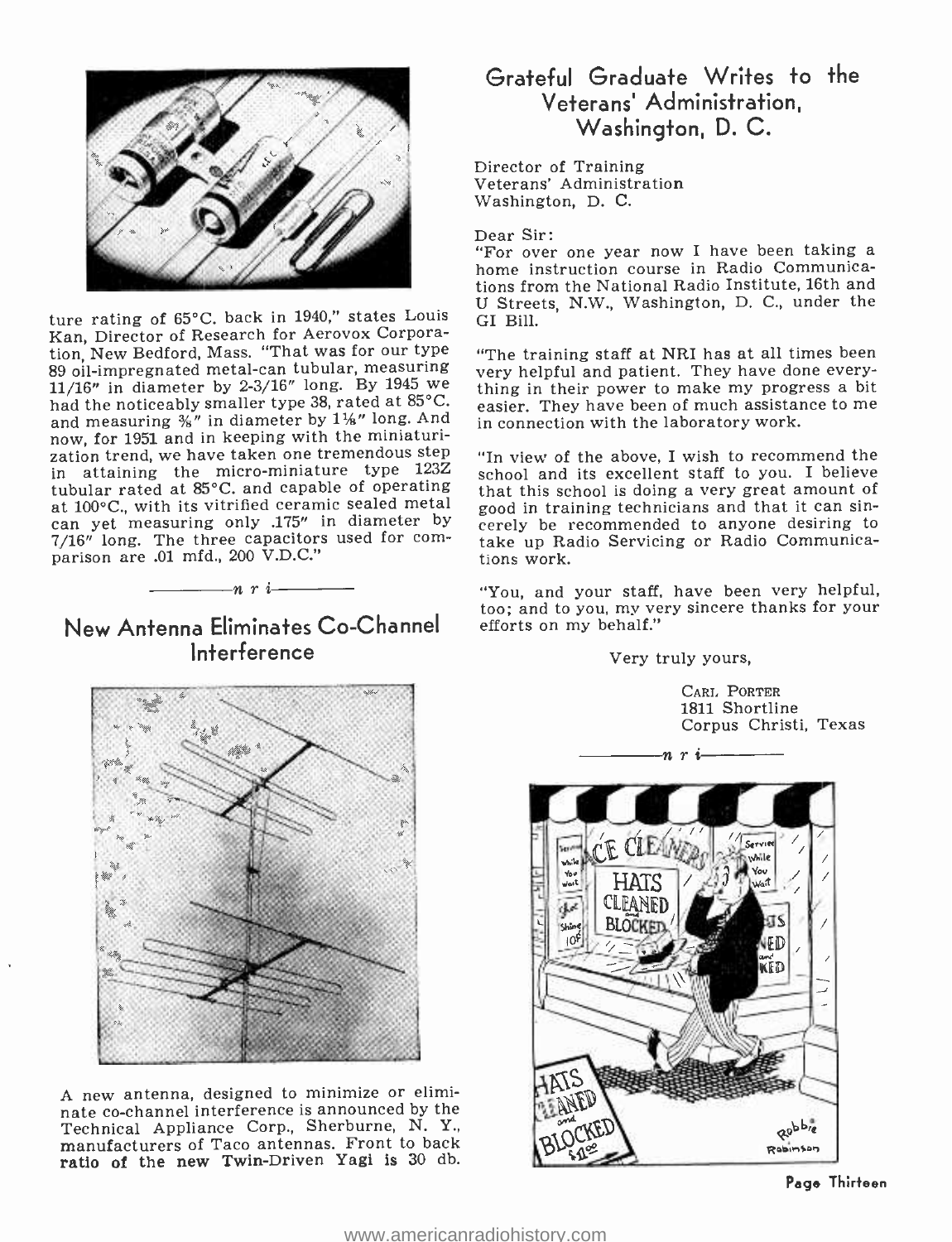# NOW We Announce the New Model 55 NRI Professional TV Oscilloscope

THE new Model 55 NRI Professional TV Oscillofor TV service work. But that's not all! It is<br>also ideal for use on AM-FM receivers, public ad-<br>dress, or high fidelity audio amplifiers, and gen-<br>eral electronic applications!

Best of all, you don't have to be an engineer to use this instrument. A detailed instruction book, written in everyday language, so anyone can understand it, is included.

can tell quickly which circuits are operating<br>normally. This Scope permits you to examine<br>signals which can tell a real story at almost any point in a Television receiver. Its *wide-band re*<br>
10. Miscellaneous Uses. Can be used as a high<br> *sponse* (essentially flat from 10 cycles to 4.5 mc.<br>
impedance a.c. voltmeter, output indicator,<br>
and useful to 7 mc.) me

#### Has Many Uses

1. Television Signal Tracing. High sensitivity enables you, by using a Detector Probe, to trace the TV signal from the first video i-f amplifier to the grid of the picture tube.<br>2. Checking TV "Sync" Pulses. Shows "sync"

pulse as it actually exists—no distortion due to<br>the oscilloscope.<br>3. Measures Peak-to-Peak Voltages Directly—

pulse as it actually exists—no distortion due to so outstanding:<br>3. Measures Peak-to-Peak Voltages Directly—<br>Without Calculations. The Vertical Gain control on the Model 55 is conveniently calibrated to read peak-to-peak pattern on the CR tube is adjusted to a height of one inch. Peak -to -peak voltages up to 1000 volts may be read.

4. Measures Stage Gain in AM, FM, and TV re- cuits.<br>ceivers. You can trace the signal from stage to WIDI stage, measure input and output voltages, and immediately spot weak stages. Use the Oscilloscope as a calibrated, direct-reading a.c. vacuum<br>tube voltmeter.

5. The Ideal Scope for TV Alignment. In Tele-5. The Ideal Scope for TV Alignment. In Tele-<br>vision alignment it is necessary to see the true for maximum stability.<br>shape of the i-f response curve. When used in HIGH IMPEDANCE INPUT --- to minimize loadconjunction with a TV Sweep Generator, the 6. Excellent for "Square Wave Analysis" Tech-6. Excellent for "Square Wave Analysis" Tech-<br>niques used in TV Servicing. Many up-to-date POSITIVE SYNC CIRCUIT — used in internal<br>TV servicemen are using a test square wave sig-<br>sweep section. Will lock in with sine-wav nal to analyze defects in TV receivers. If this nals as high as 3 mcs.<br>technique is to be successful, the Oscilloscope FREQUENCY-COMPE<br>used must be capable of faithfully reproducing ATTENUATOR — per

Page Fourteen

square waves of frequencies varying from about 50 cycles to about 500,000 cycles. The Model 55 does this, and more, with negligible "rounding"<br>of a 1 megacycle square wave. (See response<br>curve.) You can even see the complete "front"<br>and "back porch" of Telvision "sync" pulses.<br>7. **AM-FM Signal Tracing.** See and foll

stage is immediately identified, and the source<br>of the distortion quickly located.<br>8. Speeds AM-FM Servicing. Checks effective-

ness of by-pass and filter condensers of all types.<br>With the NRI Professional TV Oscilloscope there Quickly locates hum, distortion, and noise. As-<br>is no need to guess about circuit operation. You sists in accurate FM alig Quickly locates hum, distortion, and noise. As-

9. Provides a Reliable Check for Auto Radio Vibrators. Dynamically checks vibrators in the receiver. Immediately detects vibrator "hash." transmitter modulation indicator, or in prac-

#### Compare These Specifications Before You Buy

You will be amazed at the favorable comparison of the Model 55 Oscilloscope to instruments costing much more. You get the benefit of our low price because there are no middle -man profits. The Scope goes directly from NRI to you.

Here are some of the special features which make the Model 55 NRI Professional TV Oscilloscope

HIGH SENSITIVITY-one inch deflection with

PUSH-PULL DEFLECTION AMPLIFIERS used in both the horizontal and the vertical cir-

WIDE-RANGE LINEAR SWEEP  $-$  continuous coverage from 10 cps to 100,000 cps in four sep-

arate overlapping ranges.<br>FUSED PRIMARY CIRCUIT - protects power<br>transformer and line.

HIGH IMPEDANCE INPUT - to minimize loading of critical circuits. (On Xl Vert. Attenuator setting, 3 meg., 50 mmf.; X10 scale, 1 meg., 28

POSITIVE SYNC CIRCUIT - used in internal

FREQUENCY-COMPENSATED THREE-STEP  $ATTENUATOR$  - permits high-voltage signals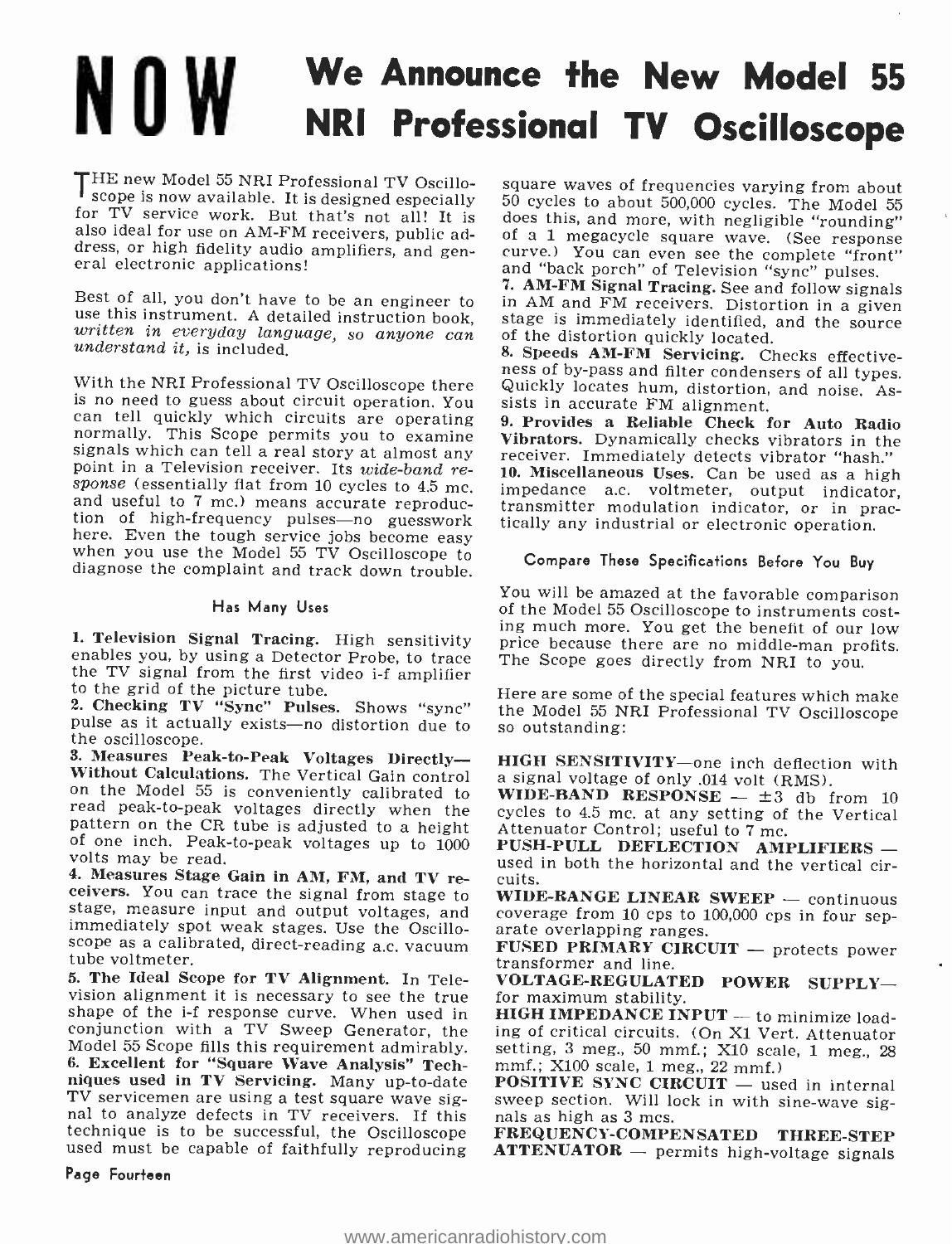

The above graph shows the excellent frequency response of the vertical amplifier section of the NRI Professional TV Oscilloscope. The three waveforms inserted below the curve are actual reproductions of waveforms as they appear when undistorted square wave signals are applied to the vertical amplifier terminals. Little rounding of the square wave occurs at frequencies as high as I megacycle, and negligible tilt occurs as low as 50 cycles.

(up to 1000 volts peak-to-peak) to be observed without distortion.

EXPANDED SWEEP  $-$  enables detailed observation of small sections of the pattern.

MAGNETIC SHIELDING - provided for the Cathode-Ray Tube prevents stray signal pick-up. TEST SIGNAL FOR CALIBRATION-2 volts, peak -to -peak, 60 -cycle sinusoidal signal available peak-to-peak, oo-cycle sinasonaal sighti available<br>for checking calibration of Vertical Attenuator.<br>**RETURN TRACE BLANKING** — reduce inten-**RETURN TRACE BLANKING** — reduce intensity of retrace line.

INTENSITY MODULATION  $-$  "Z" axis terminal provided on front panel for intensity modu-

lation.<br>**VERSATILE HORIZONTAL SWEEP CIRCUIT** cle -can be used as horizontal amplifier, or as a built -in linear sweep, synced with the 60 -cycle line, or with external or internal signals.

EMPLOYS THIRTEEN MODERN TUBES type 5UP1 five-inch cathode-ray tube, gives sharp focus and pattern; 5U4 L.V. rectifier; 5Y3 H.V. rectifier; two OA2's-low voltage regulator tubes; 12AU7 push-pull horizontal sweep ampli-<br>fier; two 6AG7's—vertical push-pull sweep amplifiers; 12AT7 (dual purpose) cathode follower and triode voltage amplifier; 6CB6 vertical voltage amplifier; 6C4 vertical amplifier phase-inverter; 12AT7 multivibrator linear sweep generator; 6C4 horizontal voltage amplifier.

POWER REQUIRED  $-50-60$  cycle, 110-125 volts A.C. required. (Cannot be operated on D.C. or 25 cycle A.C.)

Circuits used in this instrument are licensed under American Telephone and Telegraph Corporation (A.T.&T.) and the Radio Corporation of America (RCA) patents.

#### Impressive Cabinet and Panel Design

Dark maroon wrinkle finish cabinet and black front panel are of sturdy steel construction. Match other NRI Test instruments. Panel size is  $10\frac{1}{2}$  inches by  $13\frac{3}{4}$  inches. Depth of the cabinet is 16 inches. Net weight is  $36\frac{1}{2}$  pounds. Shipping weight is 42 pounds.

This is a truly sensational instrument offered at the remarkably low price of \$127.50, with order. The instrument is sent express charges collect. (Personal check should be certified to avoid delay of 15 days in shipment waiting for check to clear.)

# Use This Order Blank National Radio Institute<br>16th & You Streets, N. W. **MOd. 55**<br>Washington 9, D. C. Enclosed is \$127.50 (certified check, money order, or bank draft) for which send me, express charges collect, one Model 55 NRI Professional TV Oscilloscope, instruction manual included. Name Student No Address City Zone State EXPRESS OFFICE If you live in Washington, D. C., add 2% for D. C.<br>Sales Tax. Page Fifteen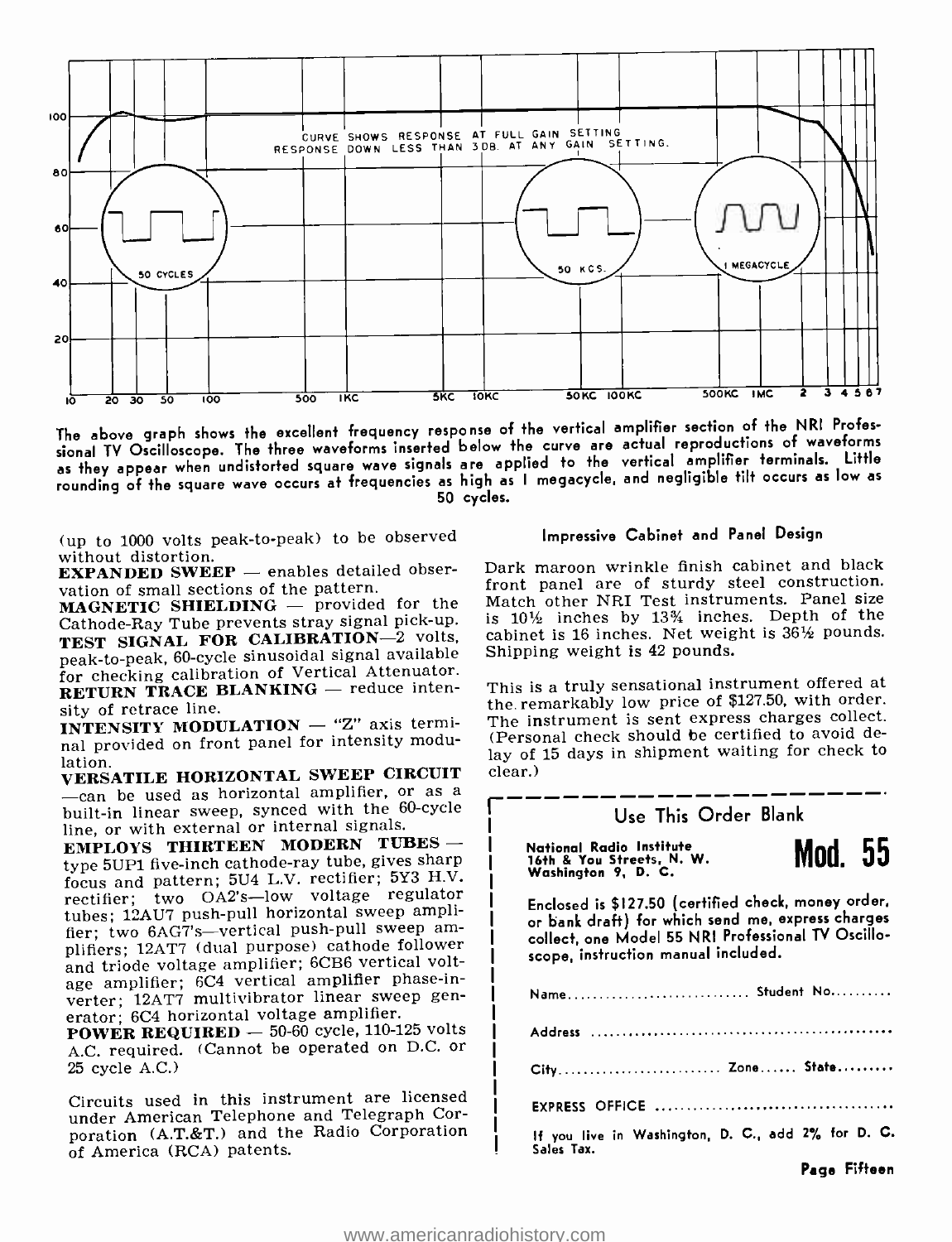# Read How NRI Graduates Are Forging Ahead In Radio and Television



Made

NRI Training Full -Time Radio Radio Easy Business and Television



"Before taking your course I was only a radio<br>mechanic without any knowledge of what went<br>on in a radio. Your Course made radio so easy<br>that I don't hesitate to tell customers to bring<br>their radio to the shop and I'll fix

"Your kits were the real pay -off as far as prac- tical experience goes. I was amazed at how simple the various tests and measurements were. "I now have my own spare -time business and have plenty of work."

 $-\frac{n}{r}$  i  $-\frac{1}{r}$ 

ELMER A. JOHNSON 37 Green Street Webster, Mass.

"I am owner of my own business. I have a full time sales and service business with my wife selling. I also do part time servicing after my regular day at another job. I am doing very well.

"I am now starting in TV; having sold some sets. I am going into TV servicing. I am an authorized Philco man in my town. I am now earning about \$1,800 to \$2,200 for my part time servicing."

ANTHONY MILLS 313 Mathew St. Rome, N. Y.



## \$65 to \$85 a Week In Radio and Television

"Within three months after I started my studies I had a spare -time income large enough to buy the equipment needed to repair any radio or TV set.

"At present I work for the Tinicum Radio and TV Co. from nine until three for which I receive \$50 a week. The work I do in my own shop brings in another \$15 to \$30 a week. Since my graduation from NRI I have made close to

GEORGE MADORE 333 Holmes Rd. Holmes, Penna.



Page Sixteen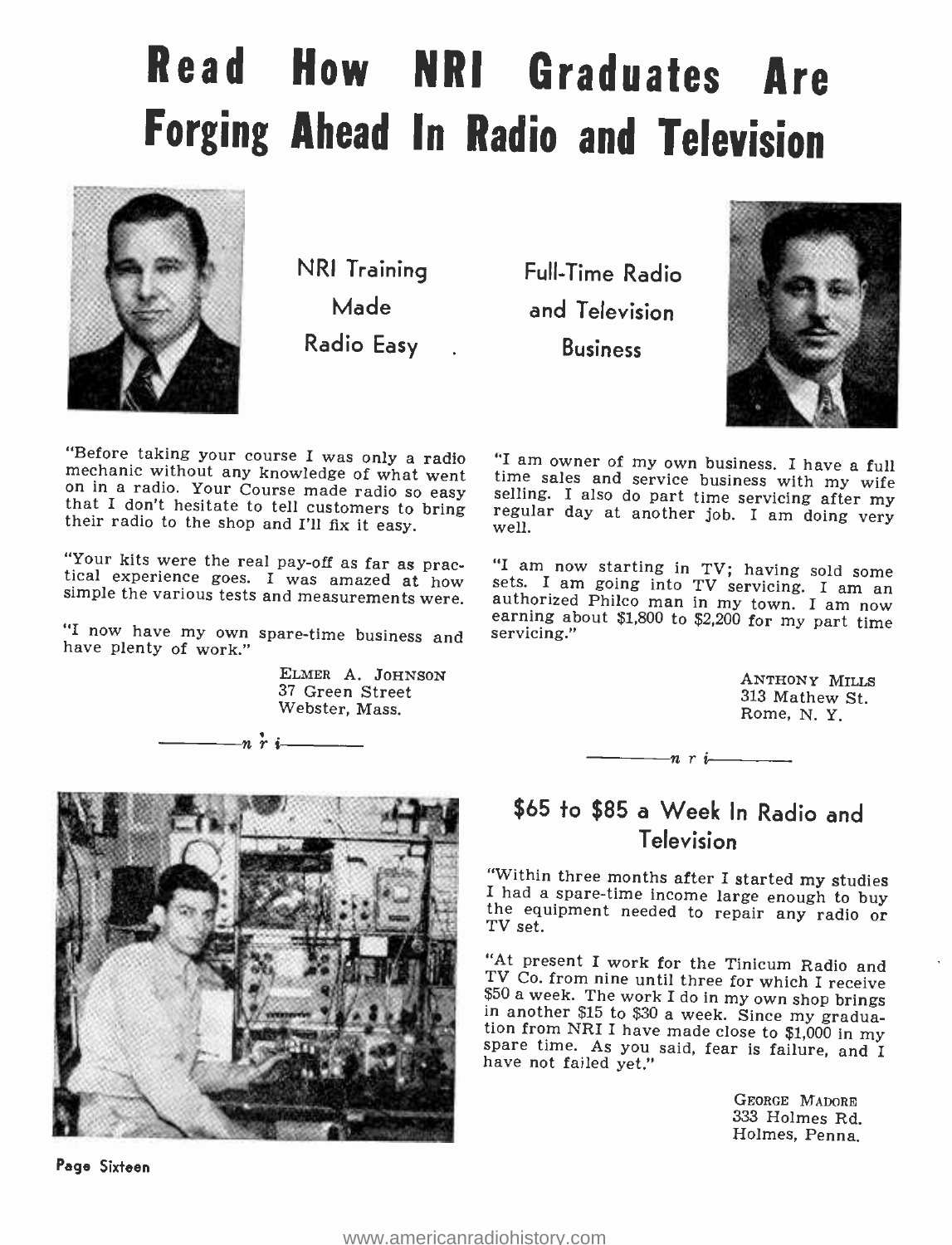

Proud of his NRI Diploma

# Full-Time Position In Television



"I appreciate what you have done for me. I have received my NRI diploma and I'm really and truly proud of it. The school is wonderful and I recommend it to anyone who wants to get ahead in radio and electronics.

"For a time I did spare-time servicing here on<br>the farm. I did fine, and my customers all<br>seemed to be well pleased. Now I am employed<br>here in my home town by one of the very best<br>radio men in this part of the country. He

"I am ready and willing to help anyone who may be interested in radio and electronics, and will always recommend NRI first of all. I think NRI can't be beat."

 $-n$  r i

J. C. AKINS Brady, Texas



"For any person interested in Television and Radio training I would not hesitate to recom-<br>mend NRI. I can't thank you enough for put-<br>ting me into a field that has such a wonderful<br>future."

"I am a Television and Radio Serviceman for Florida. I am greatly pleased with this oppor-<br>tunity which resulted from NRI training.

"I have worked on nearly every model of TV sults in repairs because of my training at NRI. Effect-to-cause-reasoning is the key to success-ful repairs.

"During my training I repaired many sets in my spare time. The kits you sent were excellent for getting practical experience.

> JOHN L. ZIMMERMAN Box 732 Coral Gables, Florida

## Flourishing Spare -Time Business

 $\longrightarrow$ nri $\longrightarrow$ 

"I have a part -time Radio and Television busi- ness which is starting to crowd my regular occu- pation to the point where I shall have to do one or the other.

"To date, everything, including the NRI Course<br>has been paid from the proceeds of my business.<br>This includes test equipment and supplies. I also<br>have a Jeep Station Wagon to take care of de-<br>liveries and service calls. The care of the payments. Many thanks to NRI for everything I have today."

> WILLIAM A. NOAH, JR. 19 Arcadia Court Albany, New York

As space permits, from time to time, we plan to devote a page or two in NR-TV News to short suc-<br>As space permits, from time to time, we plan to devote a page or two in NR-TV News to short success stories such as above. They are taken from testimonial letters we have on file. Photographs<br>and letters of this kind are always greatly appreciated by us. We feel we should pass them on<br>to our readers for the inspirat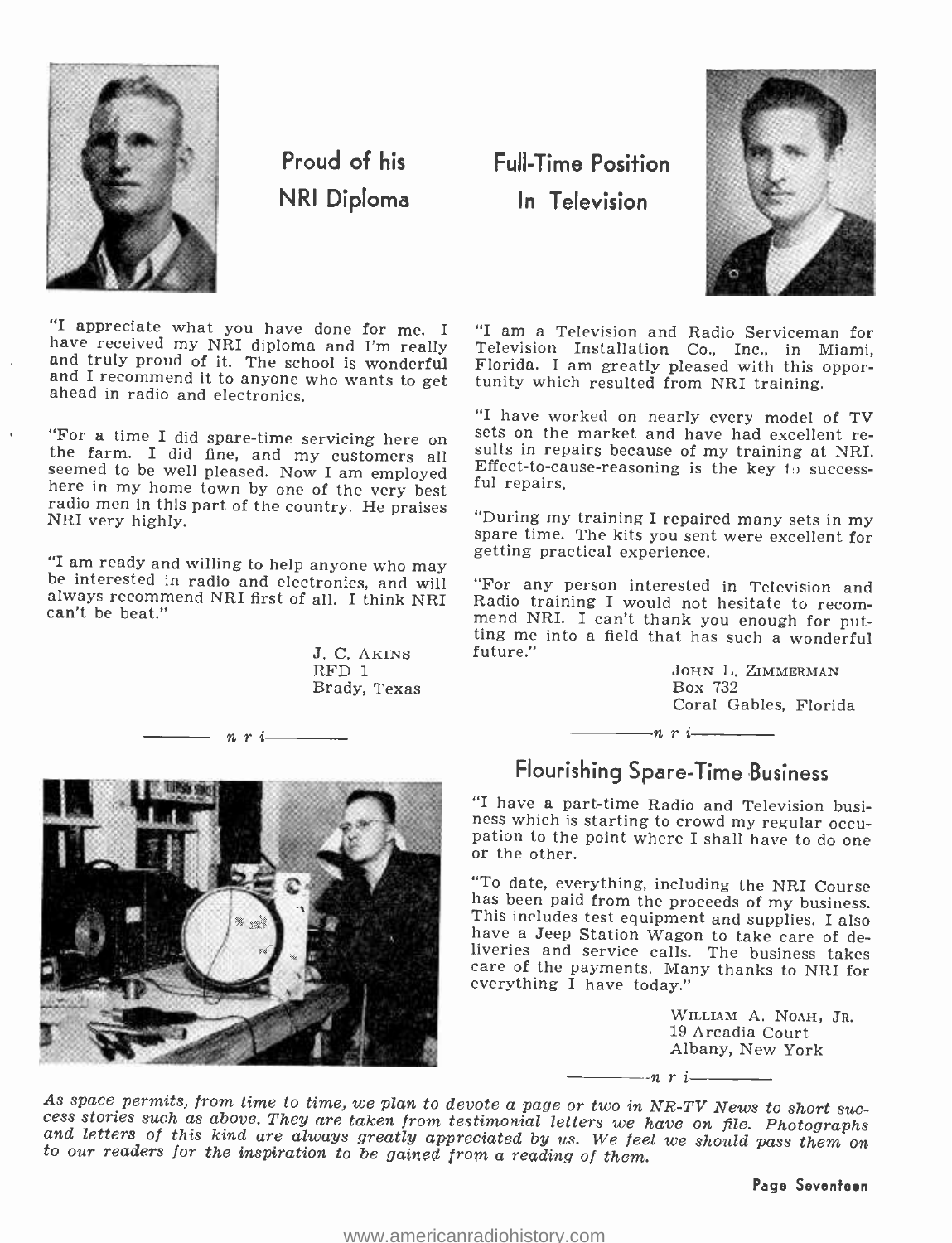# PRACTICAL SERVICING OF AUTO RADIOS

### By LEON LATHAM, NRI GRADUATE

of Streator, Illinois



Leon Latham

THE widespread popularity of the auto radio and I has opened new fields for profit for the service- go<br>man. Getter ally speaking, the auto radio re- servicing than the ordinary home ra quires more servicing than the ordinary home<br>radio. It receives more shock and is subject to<br>greater temperature changes which are hard on the parts. Later designs have helped to over-<br>come some of these faults, but there is still ample The voltage supplied by a 6-volt battery must<br>opportunity for the serviceman to cash in on be increased to a higher voltage. opportunity for the serviceman to cash in on this phase of servicing. Extra profit can be realized because of the "remove-install" fee and the extra labor it involves.

In my own experience, I have found it more profitable to make deals with garages whereby they remove the radios and bring them to my shop. I have found that many garages are anxious to have a steady, capable serviceman to do their radio repair work. I learned, too, that in most cases they were sending new sets back then rectified and smoothed by a choke, or re-<br>to the inhbers so I offered to do their warranty sistor and filter condensers, and in the case of to the jobbers, so I offered to do their warranty sistor and filter condensers, and in the case of work. This agreement proved satisfactory and the non-synchronous vibrator, either a gaseous work. This agreement proved satisfactory and<br>in time I was servicing the factory warranty contracts as well, and eventually I was servicing all now is filtered d.c. voltage of about 250 volts or defective sets. Warranty work is not too profit- more, which can be applied to the tube plates defective sets. Warranty work is not too profitable, but it brings in other sets which do pay off. At present I am doing about 20% warranty and used, battery polarity must be watched to avoid<br>80% non-warranty work for seven garages in a - ruining the filter condenser. However, with the 80% non -warranty work for seven garages in a town with a population of about 25,000.

Many servicemen miss out on this work because they do not advertise for it and some even refuse to do it, either because they do not realize the possibilities, or because they do not understand the car radio. The purpose of this article is to pass on my experience in auto radio servicing with the idea that some other serviceman might benefit by it.

#### Power Supply

difference between the conventional home radio

and the auto radio is the power supply. With a good understanding of the power supply you can service an auto set in the same way as any home radio. I will attempt a brief explanation of the power supply, and I suggest that the student thoroughly study his NRI texts on the subject.

The voltage supplied by a 6-volt battery must step-up transformer is used. However, a 6-volt battery supplies direct current, which cannot be induced into the secondary of a transformer, and which, if permitted to flow uninterrupted, would burn out the primary. To overcome this we must interrupt the 6 volt d.c. many times per second with an interrupter-commonly called a vibrator. (See Fig. 1) This produces an alternating voltage that can be stepped up by the power transformer to a higher a.c. voltage. The voltage is then rectified and smoothed by a choke, or reor heater rectifier tube is included. The output now is filtered d.c. voltage of about 250 volts or and screens. When synchronous vibrators are used, battery polarity must be watched to avoid non-synchronous vibrator and a rectifier tube, polarity is of no consequence.

(a) Explanation of Power Supply. The chief steady buzz when the set is turned on, suspect (b) Common Complaints. Generally speaking, the power supply is more apt to produce trouble than the other stages. Experience will show that in the majority of cases when an output tube is pulled out and replaced with no click being heard in the speaker, the power supply is almost certainly defective. More rarely a bad output transformer or open voice coil will give the same results. If the radio is dead, but will start playing on being jarred, or if there is no the vibrator, a common cause of trouble. Before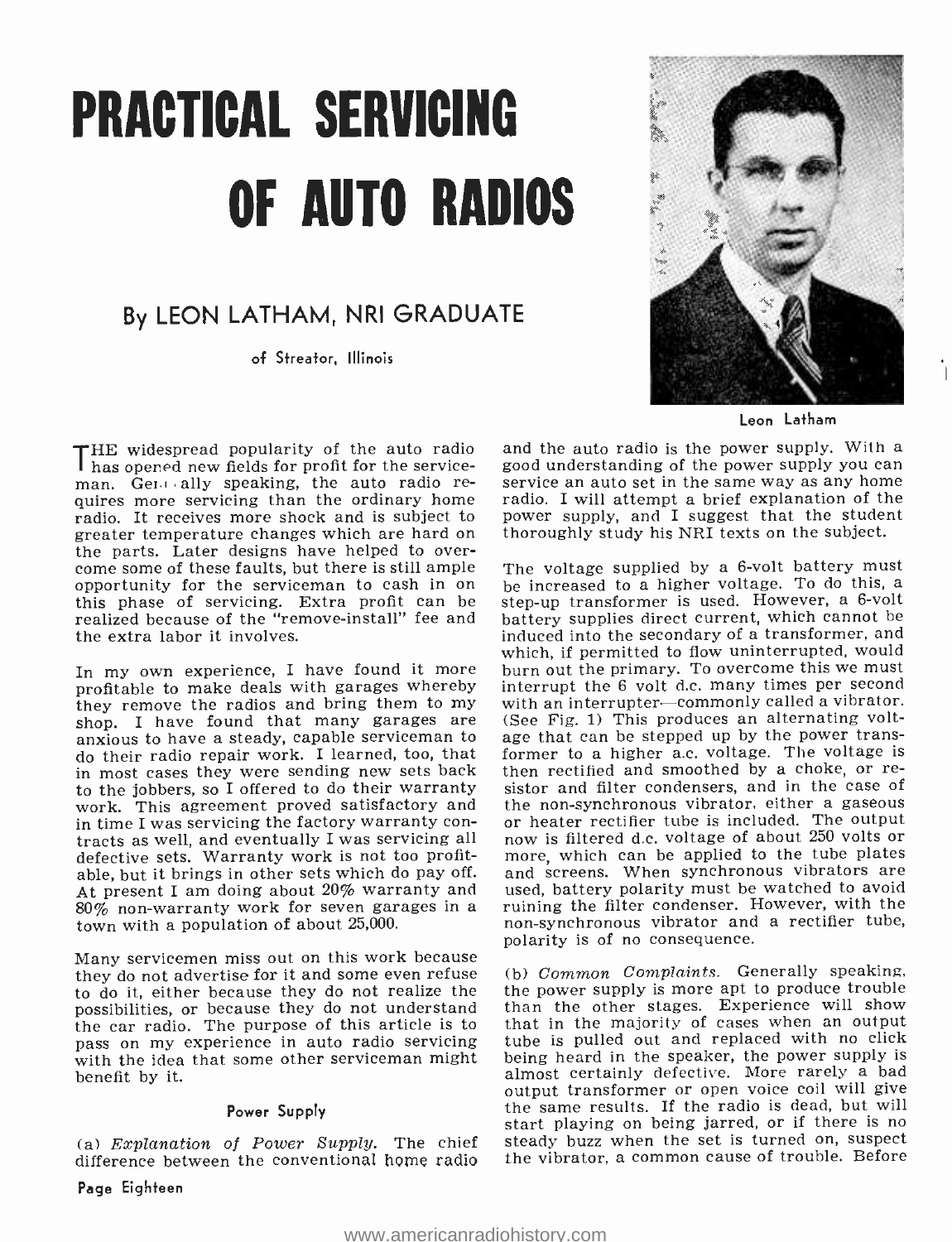

Fig. I. Non-synchronous power supply for auto receiver using P.M. speaker.

replacing the vibrator, it is worth your time and money to check the buffer condenser. If this should be replaced immediately, since it has must be replaced, be sure to use a condenser probably been put there to keep from blowing must be replaced, be sure to use a condenser with the same capacity and with a working voltage of at least 1600 volts. Experience will show, If the fuse blows again or there is no vibrator too, that if the correct capacity is not used, the buzz, the vibrator should be replaced—if postoo, that if the correct capacity is not used, the new vibrator will be short -lived.

are: improper setting of the car voltage regula-<br>tors, shorted filter condensers, and arc-overs in<br>the OZ4 tubes; more rarely, a shorted power<br>transformer is responsible.

New vibrators may sometimes fail to start, the power supply output section and speaker<br>especially if they have been on the shelf for a<br>long time, because of tungsten oxide coating on<br>the contacts. The contacts can be clean through a 40-watt lamp for at least thirty sec-<br>onds. Ten minutes will do no harm. (See Fig.<br>2.) The car voltage regulator should be checked<br>with a d.c. voltmeter for the following readings: with the motor of  $-6$  volts; with the motor run-<br>ning—not more than 7 volts. If on racing the comparison test by motor the voltmeter registers more than 7.7 volts, the voltage regulator will cause trouble and should be adjusted. It is best to have the auto mechanic do this.

Any serviceman fortunate enough to own an four fe<br>oscilloscope will find it an excellent instrument covered<br>in checking vibrators. (See Figs. 3A, 3B, 3C, and cable in checking vibrators. (See Figs. 3A, 3B, 3C, and cable is commonly<br>3D.) Fig. 3A shows an ideal picture; 3B indicates used to lengthen an-3D.) Fig. 3A shows an ideal picture; 3B indicates used to lengthen ancontacts which are worn or bouncing; 3C shows tenna cables and can contacts which are worn or bouncing; 3C shows an open buffer, and 3D an overloaded circuit or shorted buffer.

#### Diagnosing Car Radio Trouble

Suppose a customer drives up with a radio that tenna is not defective. doesn't work. Before taking the radio out of Next, tubes that are<br>the car (and many times this is done unneces-e a s i l y accessible sarily), the fuse should be checked, both for should be checked. If size and continuity. It should not be greater this does not locate the size and continuity. It should not be greater

Some of the common causes of ruined vibrators is to pull out the output tube. Absence of a than 14 amps in most cases. A 20 or 30 amp fuse should be replaced immediately, since it has fuses when a defective radio is the real difficulty. sible without removing the radio. If there is a vibrator buzz, but no signal, the next procedure click in the speaker when this is done indicates a possible power supply defect. Further check on this can be made by replacing the rectifier tube. If there is a click when replacing the output tube, are O.K.

#### The Antenna

The next procedure is to check the antenna for shorts. Even water leaks will give trouble here. An ohmmeter can be

used for this check, but I find it more con-<br>venient to make a<br>comparison test by<br>using a piece of using shielded cable with the proper connection to plug into the radio. On the other end is about four feet of rubber-<br>covered wire. This<br>cable is commonly be purchased at any supply house. If the set fails to operate when this substitute is plugged in, the an-Next, tubes that are<br>e a s i l y accessible<br>should be checked. If Fig. 2. Circuit for clean-



should be checked. If Fig. 2. Circuit for clear<br>this does not locate the ing vibrator contacts.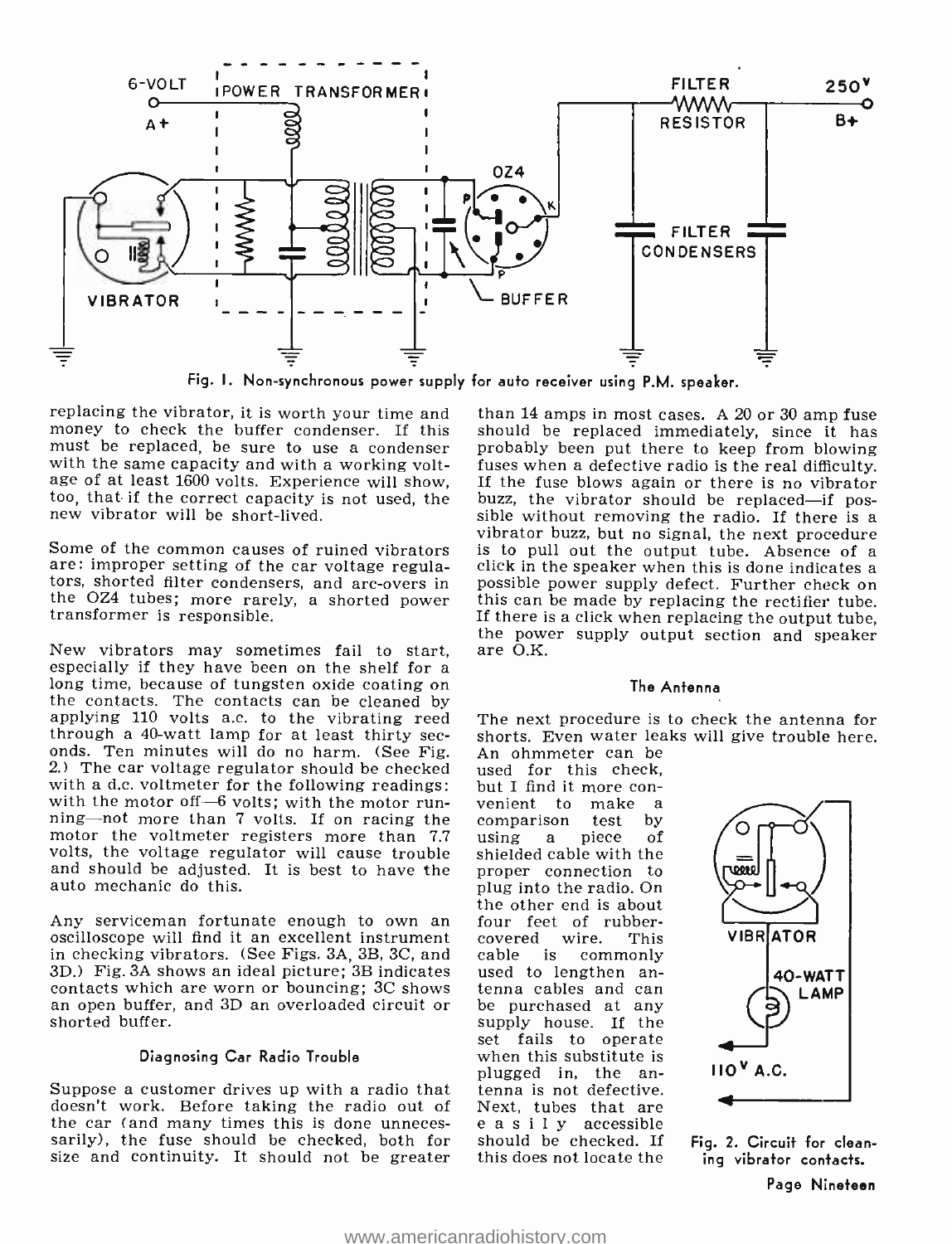

Fig. 3. A -Ideal waveform; B- Contacts worn or bouncing; C- Buffer condenser open; D- Shorted buffer con- denser or overloaded circuit.

trouble, the radio will have to be removed and put on the bench.

#### RF and IF Sections

On the bench, the basic test instruments are used, especially the signal tracer. The circuit to be on the lookout for more defects of the me-<br>disturbance test can be used with no harm. The chanical type, such as broken connections to coils disturbance test can be used with no harm. The radio can be hooked up to a storage battery for power; however, a serviceman doing any amount of car radio work will find it to his advantage to have a power pack that will deliver enough current (at least 15 amps) for an auto radio at a variable voltage control and an ammeter. Often When normal procedures have failed to disclose a radio will work on the bench but not in the a defect, a defective oscillator section can often car because of such defects as hard starting vibrators, defective oscillators that cut out when the voltage drops too low, and stages that oscillate when the voltage is slightly above normal, important that the connections be carefully as it is when the battery is being charged by watched. On one occasion I replaced an output

#### Page Twenty

the car generator. These things can easily be checked with a variable supply but might other-<br>wise be overlooked.

The rf, i-f and oscillator stages are serviced in these sets just as in home radios, but it is well to be on the lookout for more defects of the meand sockets, shorted condensers, resistors and trimmers, and poor grounds due to vibration. Coil Q's may be lowered by moisture and trimmers may have moved. All these defects should be considered in servicing a weak receiver.

a defect, a defective oscillator section can often be cured by using a hot iron on the joints. If it is necessary to make coil replacements, it is advisable to exactly duplicate parts. It is equally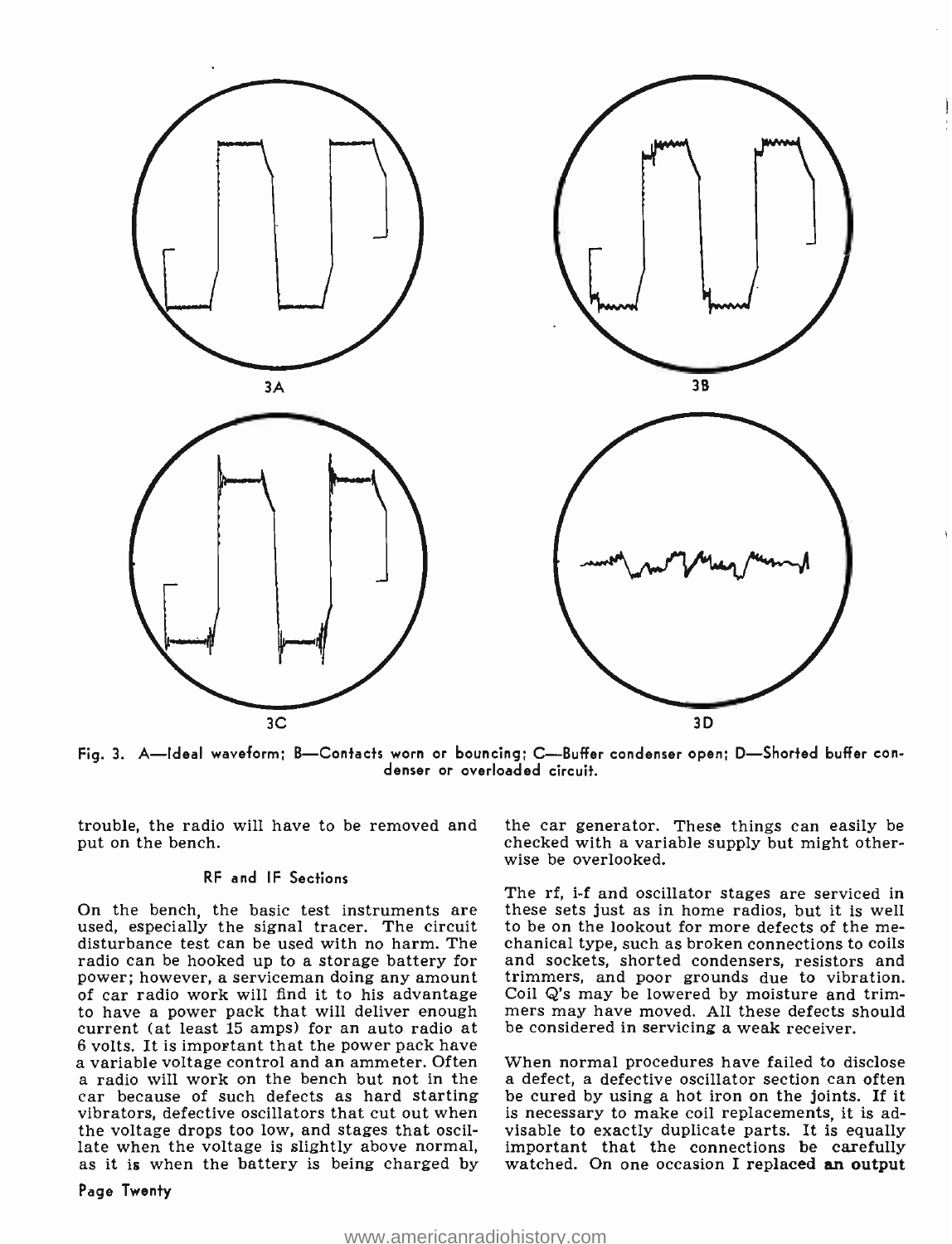transformer with a duplicate part and could get only a loud squeal. How well I remembered the many wasted hours I spent trying to locate the trouble and finally found that the radio was using a feed-back circuit from the secondary of signal seeking tuners (Delco product) are very the output transformer. After making the con-<br>nections correctly the radio operated perfectly. treme care. If the tuner continually hunts, look

#### Alignment

Alignment of the car radio is essentially the more than the repairs listed above should not same as in home sets except that the antenna be attempted without the manufacturer's incircuit must be tuned to the car aerial. In circuit must be tuned to the car aerial. In all cases it is best to follow the manufacturer's instructions if they are available. If not, the deal of time and effort can be wasted by the radio should be tuned to a weak station (around 1400 kc) and the antenna system tuned for maximum volume.

#### Audio Section

ers. Hum is usually caused by filter condensers. and open buffers. Cathode-to-heater leakage in tubes will not cause hum since the heaters operate from d.c. voltage, with the exception that severe hum results if cathode-to-heater leakage<br>occurs in a rectifier. The 6X5 is a frequent offend-<br>er in this respect. Leaky coupling condensers, defective volume controls, mismatched output tubes, incorrect operating voltages, may all cause distortion, but the greatest offenders are defective speakers. Because of high humidity, dust, water splashing through the cowls, and vibration, speakers take a lot of punishment and their wiring. An ammeter condenser, and occasionally life is not too great. In cases of distortion, the a generator condenser, is all that is needed to life is not too great. In cases of distortion, the speaker should be checked first. A new cone will stop ignition interference. You will seldom find work wonders. When sending in speakers for shorted spark plates (condensers, formed by work wonders. When sending in speakers for reconing (most supply houses offer this service<br>to metal plates separated from the receiver chassis<br>to repairmen), it is an excellent idea to make a by mica or other dielectrics)—these should be reto repairmen), it is an excellent idea to make a diagram of all the speaker connections, including those on the speaker itself, to facilitate re-<br>installation. Here again I found that through checks should be made for poor bonding between<br>carelessness in not checking speakers with field tuner and chassis, between th coils that were returned to me after reconing, I was using the primary of the output transform- er as the speaker field.

#### Automatic Tuning

Automatic tuning is an important item to be 6X5 with only slight wiring changes. considered in servicing. It is usually mechanical and much more complicated than other types of tuning. *Lubriplate* (trade name of a widely used conductive lubricant) should be used sparingly. Solinoid plungers and iron-core slugs should sure he has a good understanding of the vibrator never be lubricated because the cores absorb oil, power supply by a thorough reading of his texts. become sticky and will not operate. In such a case it is best to make a replacement. If cleaning is attempted it should be done with thinner certain the defect has been corrected. During<br>or naphtha—never carbon tet, since this leaves a film and may detune the radio. Switch contacts by dropping it on the bench from can be cleaned with carbon tet, although I prefer about four inches. This eliminates the discourag-<br>Electronic Switch Cleaner, a General Cement ing task of installing a radio only to have to

product, available at your wholesaler.

It is well to check all connections to be sure they are soldered tight. Special tuners, such as the complicated and should be worked on with exfor an open or grounded antenna, and check<br>tubes. Evidently enough signal is not coming through. This is usually the case. Anything be attempted without the manufacturer's inments of a thousandth of an inch and a great guess and try method.

#### Ignition and Static Interference

check for wheel static, loose bonding, ignition<br>Common complaints in the audio section of these<br>sets are similar to those in conventional receiv-<br>fect). The pulsation of the clock goes from the In cases of outside interference it is well to trouble and clock noise (a common Pontiac defect). The pulsation of the clock goes from the clock wire to the lead-in shielding, from the shielding into the enclosed wire, and thence to the radio input. Clock noise is frequently caused by failure to plug the antenna firmly into the receiver, and can usually be corrected by obtaining a better ground for the antenna shield at the receiver.

> Spark plug suppressors should not be used unless necessary. Ignition interference is being eliminated in many of the newer model cars with special ignition cable and newer methods of wiring. An ammeter condenser, and occasionally stop ignition interference. You will seldom find metal plates separated from the receiver chassis placed rather than disconnected. Vibrator hash may prove to be an annoyance. In this case er and chassis, between the power supply shield-<br>ing and chassis, and for a defective  $A + by$ -pass condenser, vibrator primary resistor or the vibra-<br>tor itself. If an OZ4 rectifier is used, a new one should be tried before doing anything else. In aggravated cases the OZ4 may be changed to a

> reasoning before removing a radio and while servicing it. He should check all tubes, and be power supply by a thorough reading of his texts. After the repair is finished, the radio should be checked by operating it for some time to make certain the defect has been corrected. During by dropping it on the bench from a height of about four inches. This eliminates the discourag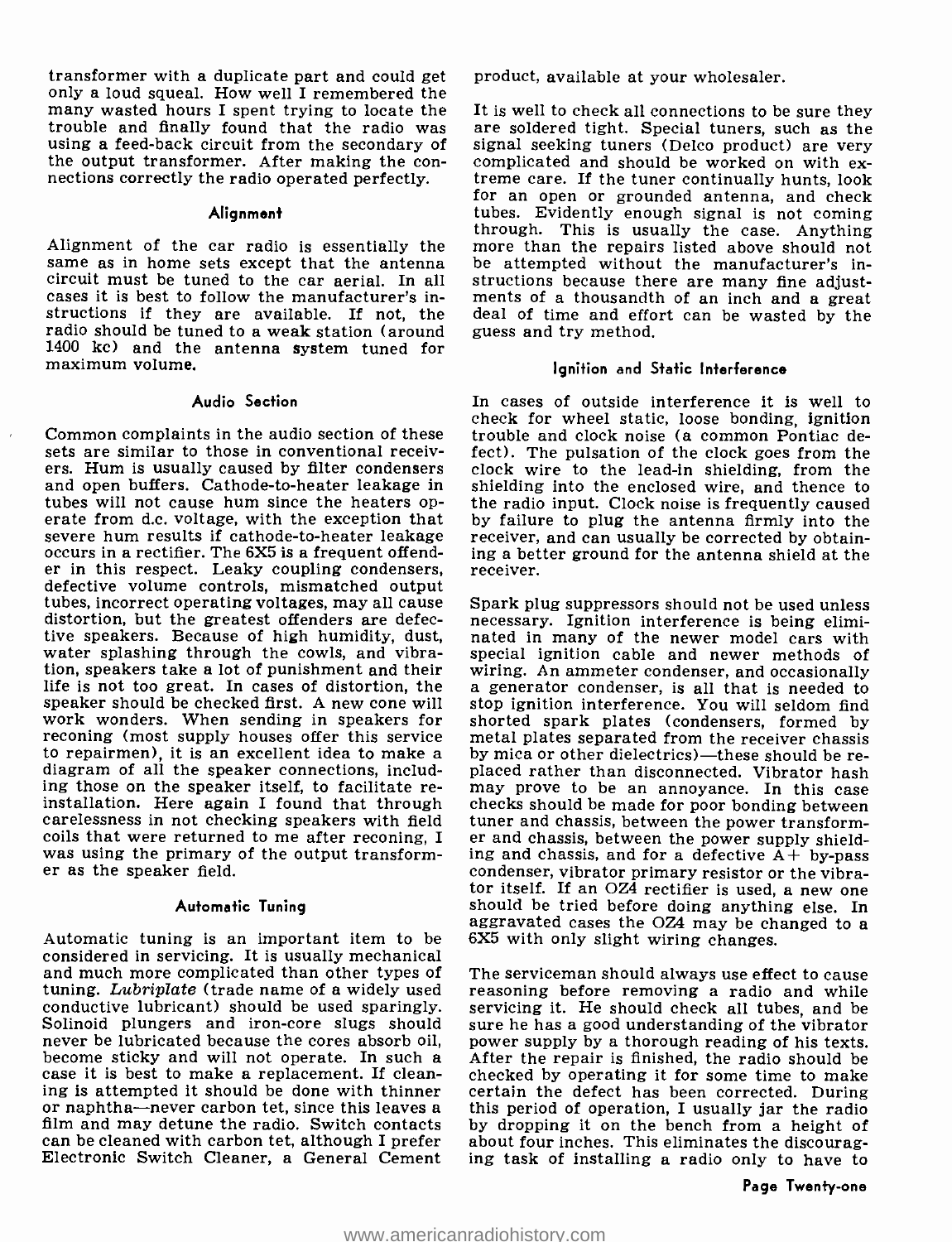remove it again, especially in the case of intermittents.

During vacation time, there will be increased opportunities in car radio servicing which help in getting over any slow -down in home set repairs.



#### (Continued from Page 11)

Once the i-f response curve is obtained, marker signals can then be injected, either from a built-<br>in marker in the sweep generator or from a<br>separate marker generator. The various i-f transformers and traps in the television receiver curve as shown in the manufacturer's service



Fig. 14. Block diagram showing interconnections be tween sweep generator, TV receiver, and cathode-ray oscilloscope for TV receiver alignment.

manual. Any misadjusted stages immediately show up as a change in the response curve.

The oscilloscope, used with a sweep generator, is also useful for adjusting the ratio detector or discriminator used in the sound circuit of TV receivers or in those used in conventional FM broadcast receivers.

Summary of TV Servicing Notes: As we have seen, the cathode-ray oscilloscope is of tremendous value in TV work and is almost a necessity for certain jobs. It is often required for adjusting the horizontal AFC circuits in a receiver, for ments to be properly aligning the receiver, and for adjusting reach you. properly aligning the receiver, and for adjusting traps and other special circuits. It is also valuable when servicing a receiver and permits isolating a defect much more quickly than by many other servicing methods. This is particularly true when servicing sweep and sync circuits.

However, the scope is always used in conjunction with "effect-to-cause" reasoning. It is used primarily to isolate trouble to a stage in a sec-<br>tion after the section has been isolated by means Model 44 to 30,000 volts. Physical appearance is<br>of reasoning and by operational tests with the the same as the probe whic receiver.

Conclusion: The cathode-ray oscilloscope is basically an instrument permitting the techni-



Fig. 15. (A) Typical i.f. response curve for a receiver with "intercarrier" sound; (B) typical i.f. response curve for receivers having a separate sound channel.

cian to see the exact waveform and amplitude of ac signals. Used in this fashion it is a valuable aid to AM and FM servicing and almost indispensable in TV servicing.

As a test instrument, the oscilloscope may be used as a signal tracer; it can be used for checking hum frequency and other audio frequencies; as a high impedance ac voltmeter or output meter; for checking distortion; for meas- uring gain; for checking coupling condensers, by -pass and filter condensers; and for making other special tests.

Descriptive literature on the Model 55 NRI Professional TV Oscilloscope may be obtained by writing to the NRI Supply Division.



## Our Cover Photo

Here is a typical scene from one of the NRI laboratories. Robert L. Simpson, NRI Consultant, is shown giving new Model 55 NRI Professional TV Oscilloscopes a thorough check before shipment to NRI Students and Graduates.

These Scopes undergo a complete operational check before leaving the factory to be sure that they are within specified tolerances of the rigid specifications set up by NRI. The instruments are then checked again here at NRI before shipment. We make use of the highest quality laboratory equipment in testing these instruments to be sure that they are "right" when they

### High -Voltage TV Probe Now Available for Model 44 Volt-Ohm-Mil-Ammeter

The NRI Supply Division can now furnish High Voltage TV Probes to owners of the Model 44 NRI Professional Volt-Ohm-Mil-Ammeter. This probe will extend the d.c. voltmeter range of the Model 44 to 30,000 volts. Physical appearance is use with the NRI Model 45 Volt-Ohm-Mil-Ammeter, which is of course also available. The postpaid price of either probe is \$7.00. Be sure to specify Model 44 or Model 45.

Page Twenty-two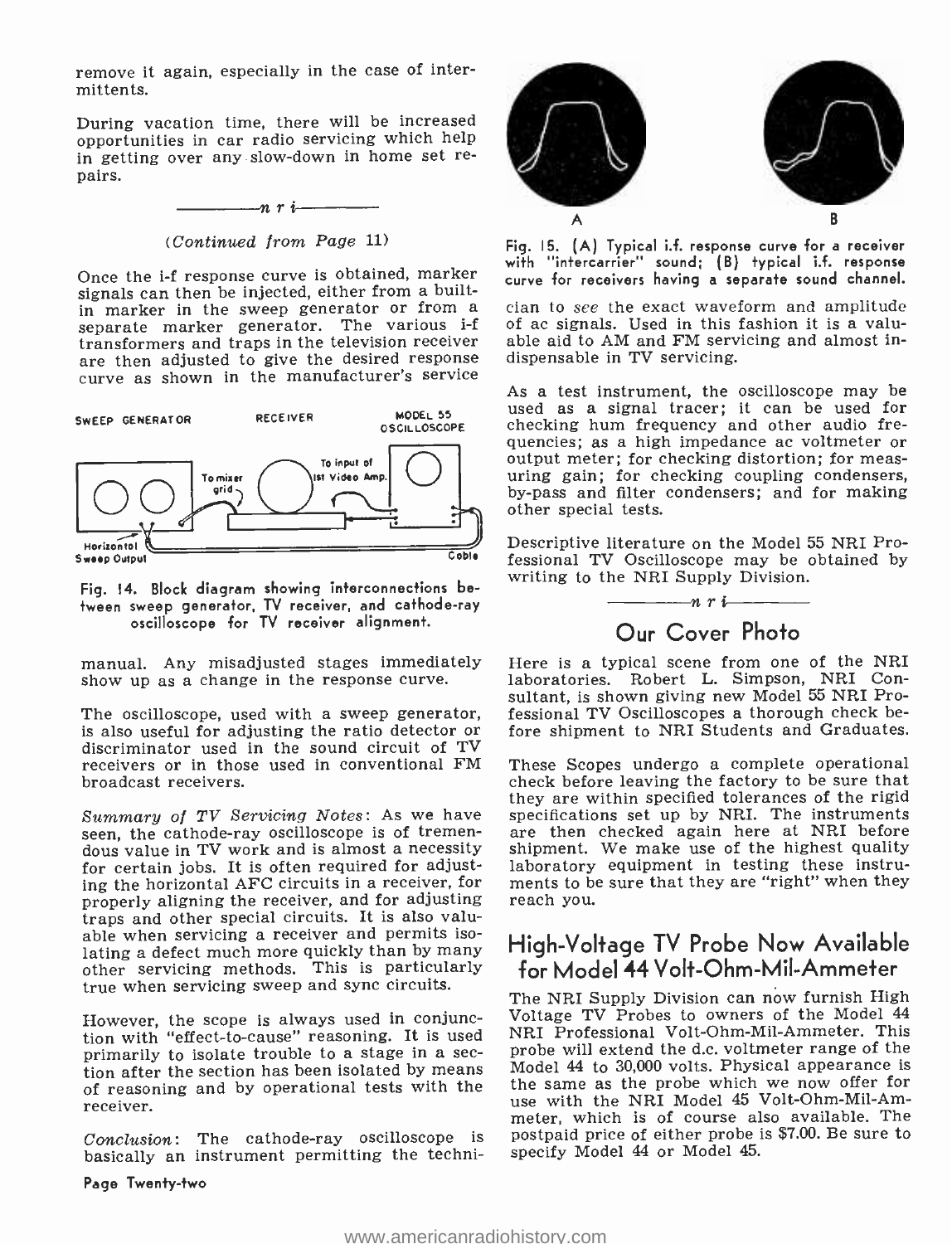# REPLACING TUBES **WITH** GERMANIUM DIODES





chassis upside down, remove the diode -type tube from. its socket, and solder the pigtail leads of the 1N34's to the proper socket contact lugs, as shown in the accompanying illustration. Do not disturb any of the wiring to the socket. It will not be necessary to disconnect the filament wires from the socket, since no current is drawn through these leads when the tube is removed from the socket.

In ac-dc sets and others in which the tube filaments are connected in series, a special wire-<br>wound resistor must be connected between the



The substitution of Germanium Diodes for a tube involves only a simple soldering operation in a circuit change may be necessary to obtain the best performance from the diode. In the event a markedly lower signal level, the value of load resistor or resistors should be checked. Germanium Diodes work most efficiently into loads of 50,000 to 100,000 ohms rather than the 250,000 ohms or so commonly used with vacuum tube diodes.

Two Germanium Diodes will be needed for each tube replacement. Simply turn the receiver

filament lugs of the socket when the tube is replaced with crystals. The following table shows the correct value of resistor to use, and the socket terminals between which it must be connected.

| Tube<br>Replaced | Wirewound<br>Substitution<br>Resistor | Socket<br>Terminals<br>For resistor<br>Connection |
|------------------|---------------------------------------|---------------------------------------------------|
| 6AL5             | 21 ohms, 5 watts                      | 3 and 4                                           |
| 6H6, 6H6G        | 21 ohms, 5 watts                      | $2$ and $7$                                       |
| 7A6              | 42 ohms, 2 watts                      | $1$ and $8$                                       |
| <b>12AL5</b>     | 84 ohms, 2 watts                      | 3 and 4                                           |
| 12H6             | 84 ohms, 2 watts                      | 2 and 7                                           |

Page Twenty -three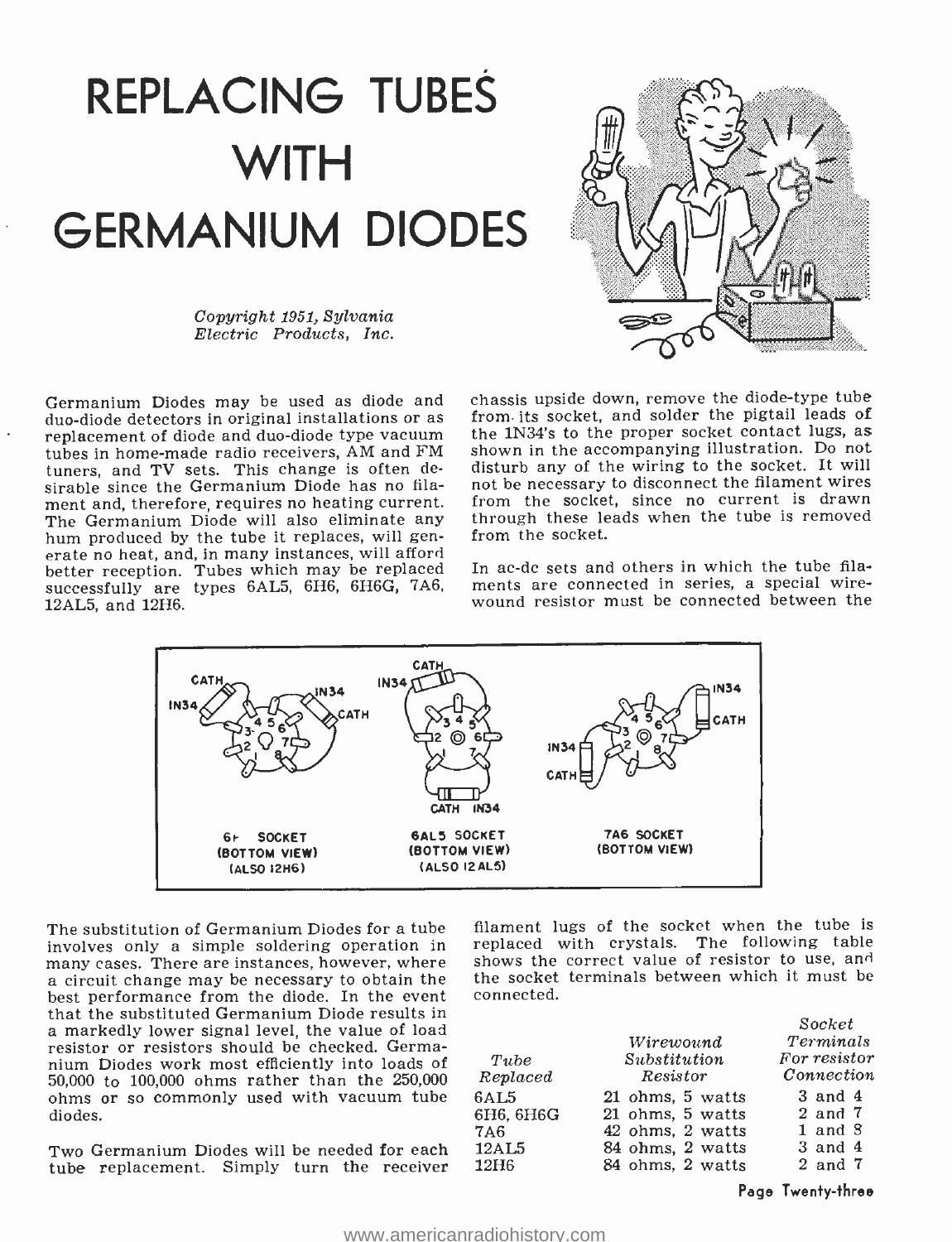

# EDUCATION DEADLINES

### Cut -off Date for GI Bill Education and Training and Termination Dates for GI Bill and Public Law 16 Training

The following paragraphs apply to NRI students and are parts of a special bulletin published by  $\bar{V}$ et-Times, 3132 M St., N.W., Washington 7, D.C. (Reprinted by permission.)

EX- SERVICEMEN and women have been ask-ing questions about the approaching July 25, 1951 cut -off date for GI Bill education and training. Many others have been asking about the under Public Law 16, the Vocational Rehabilitermination dates of the GI Bill and Public Law tation Act for disabled veterans. termination dates of the GI Bill and Public Law 16.

nd<br>This V-T Report — based on official Veterans' ing<br>Administration interpretations — provides the<br>answers to questions meet fracuently asked the Administration interpretations — provides the<br>answers to questions most frequently asked.

#### When Is the Cut-Off Date?

The GI Bill states that a veteran's course of education or training "shall be initiated not later than four years after either the date of his discharge or the termination of the present war, whichever is the later." Termination of the To initiate GI Bill training by the cut-off date war, for GI Bill purposes, was fixed at July 25, means actually to begin. It does not mean merewar, for GI Bill purposes, was fixed at July 25, 1947, by Public Law 239, 80th Congress. Therefore . . .

1. Veterans discharged on or before July 25, 1947 (and this includes most World War II veterans) must begin GI Bill training by July 25, 1951.

wards-though there are some exceptions.<br>2. Veterans discharged after July 25, 1947, must start within four years from their date of discharge.

3. Veterans who enlisted or re-enlisted under the Voluntary Recruitment Act (Between Oct. 6, the continuously until completion. Once he com-<br>1945 and Oct. 5, 1946) may count the ontine period. Pletes or discontinues his GI Bill course after 1945 and Oct. 5, 1946) may count the entire period of their enlistment or re- enlistment as war serv- ice for GI Bill purposes. They must start training within four years from the end of their en-<br>listment or re-enlistment period.

#### Is There A Cut-Off Date for Public Law 167

There is no cut-off date for starting courses

Disabled veterans may begin Public Law 16 training at any time after discharge, but in time to complete it by the wind-up of the program. The wind-up, for World War II veterans, is July 25, 1956. For veterans disabled after fighting started in Korea, the termination is nine years from the end of the current emergency, a date yet to be established.

#### What Is Meant By "Initiating" Training?

To initiate GI Bill training by the cut-off date ly to make an application for training before the deadline, with the training itself to begin sometime afterwards.

Veterans actually in training by cut -off time will be allowed to continue afterwards. Veterans not in training by that date may not start after-

#### Post-Cut-Off Date Training

A veteran continuing a GI Bill course after the cut -off date will be expected to pursue his training continuously until completion. Once he comthe deadline, he may not start another course.

#### Changes of Course After the Cut-off Date

Public Law 610, which permits a veteran to make

#### Page Twenty -four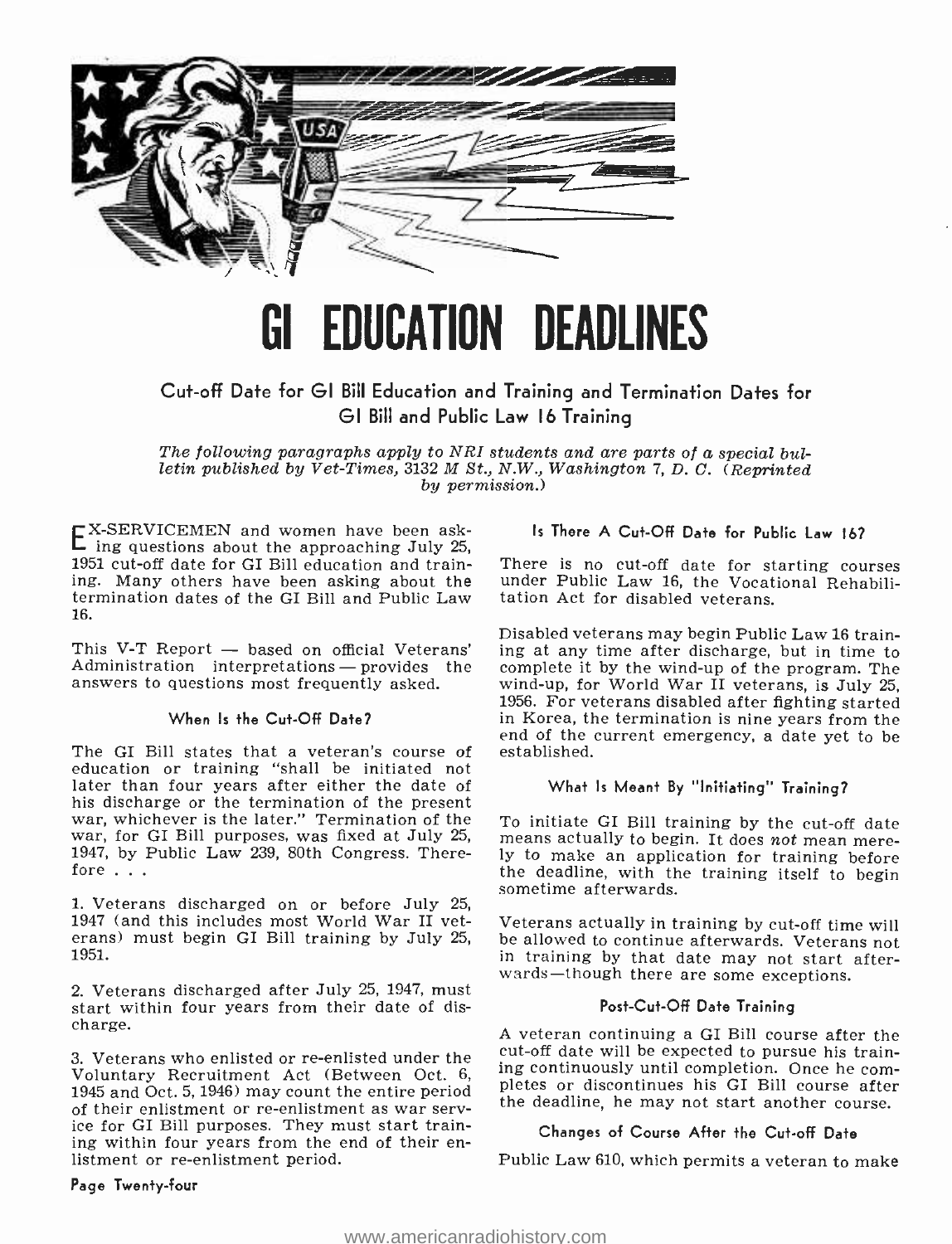a first change of general fields of study merely by applying for it, will not be in effect after the cut -off date. Instead, a veteran will be permitted to change his educational objective only while in training and then for reasons satisfactory to VA.

Satisfactory reasons for change are these:

1. When a veteran is not making satisfactory If they are forced to interrupt their studies be-<br>progress in his present course and the failure is cause of military duties or transfers, the GI Bill progress in his present course and the failure is not due to his own misconduct, neglect or lack of application.

2. When the course to which he desires to change is more in keeping with his aptitude, previous education, training or other such pertinent facts. 3. When the course to which he wants to change is a normal progression from his current course, and will help him attain his educational or voca- tional objective. No additional changes of course will be approved,

except for the most cogent reasons. By change of course. VA means a change in the over -all program of study.

#### Are There Any Special Rulings That Apply In Special Circumstances?

In several instances, VA has made special rulings with respect to the GI Bill cut -off date. The rulings have been necessary to apply the cut-off date to special circumstances.

All of VA's special rulings are consistent with training "shall be allorded beyond life years<br>the law and with VA's hosic requisitions on the after the termination of the present war." Terthe law and with VA's basic regulations on the training deadline. Below are descriptions of the mination date of the war, for GT Bill purposes,<br>special instances: was July 25, 1947. Hence, the GI Bill program special instances:

#### Return to Active Military Duty

naval service will not be bound by the cut-off nine years from the end of that enlistment or date. Instead they will be permitted to resume re-enlistment period in which to wind up GI Bill date. Instead, they will be permitted to resume their training within a reasonable period following their release from active service, even though they get out after the cut-off date.

They will be subject to three requirements:

The conduct and progress in their GI Bill courses must have been satisfactory; the period of train-<br>ing obtainable after they are released from service will be limited to their remaining GI Bill en-<br>titlement, and they may not train beyond the termination of the GI Bill program (July 25, 1956 for most veterans).

This cut-off date extension applies only to veterans who already had started training, and are prevented from continuing with their training by reason of their return to uniform.

Reason for the extension. VA's regulations state that a veteran actually must be in training on the cut-off date, except for an interruption for reasons beyond his control. Return to active duty, VA ruled, is such an interruption.

#### Servicemen In Training

Many World War II veterans, now in active military service, have been taking GI Bill training during their spare time.

If they are forced to interrupt their studies becut -off date will not apply to them. Instead, they may resume their education within a reasonable period after their release from active duty. In fact, when they do re-enter GI Bill training, they may change from the part-time courses they were taking while in uniform to full-time studies in the same field.

These veteran-trainees also will be bound by the three requirements of satisfactory conduct and progress, training limited to remaining entitlement, and no training after the program's termination.

Reason for the extension. Here, too, VA has ruled that the interruption because of military duties or transfers is beyond the veterans' control.

#### When Does the GI Bill Program End?

The law states that no GI Bill education or training "shall be afforded beyond nine years mination date of the war, for GI Bill purposes, was July 25, 1947. Hence, the GI Bill program comes to an end on July 25, 1956.

Veterans who have started GI Bill training and or re-enlisted under the Voluntary Recruitment<br>interrupt it to go back into active military or Act (between Oct. 6, 1945, and Oct. 5, 1946) have There is one exception. Veterans who enlisted Act (between Oct. 6, 1945, and Oct. 5, 1946) have nine years from the end of that enlistment or training.

#### When Does the Public Law 16 Program End?

World War II veterans who have disabilities incurred in or aggravated by service between Sept. 16, 1940 and July 25, 1947, have until July 25, 1956, to complete Public Law 16 training.

This applies to anyone considering starting a GI course:

<sup>A</sup>valid Certificate must be in our hands so the enrollment can be completed on or before July 25, 1951.

A person in training on July 25 may keep on in the same course after that date as long as he remains in continuous training.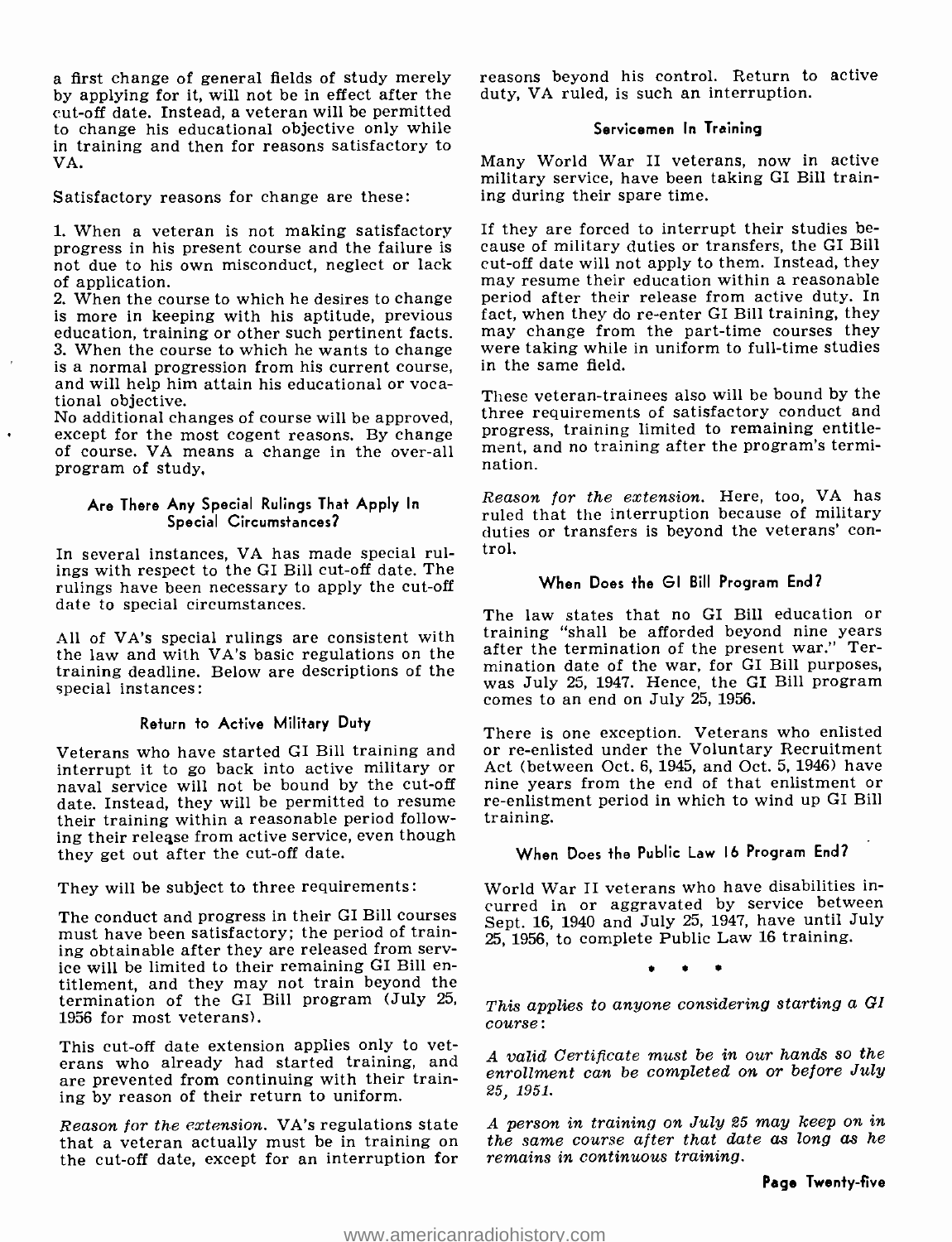# **Converting**

# Auto and Home Receivers

for

# AM Police Reception

### By DONALD E. KLINE

NRI Laboratory Instructor

"TANDARD automobile or home receivers can<br>easily be adapted for limited short wave AM Police reception. Very few such receivers have preselector is ordinarily tuned, the preselector been made. But, for a comparatively small cost, rejects these signals, and this is why we are been made. But, for a comparatively small cost, rejects these signals, and this is why we are you can have this type short wave receiver, pro- ordinarily unable to receive police reception. you can have this type short wave receiver, pro-<br>vided you already have an AM broadcast set. Therefore, it is necessary for us to make some<br>Home FM receivers cannot be converted for this change in the preselector tuned cir Home FM receivers cannot be converted for this change in the preselector tuned circuit that will<br>purpose. When two-way FM transmission is em-<br>enable the desired police frequency to be fed into ployed by your local police, you cannot listen in with modified AM equipment.

When you adapt your car or home receiver for police reception, you will find that it has practical advantages. Any acting deputy could be so that it will receive police transmission when called quickly to the scene of a crime or disaster. You can avoid traffic congestion during an emer-<br>gency period. Listening to police broadcasts as a circuit, if the inductance or capacity is changed,<br>a pastime is interesting. Another thing is the the resonant frequency wi added knowledge you get when you adapt your receiver for this kind of reception.

This conversion can be made on most AM receivers using either capacitive or inductive tuning. The cost of the conversion is little. A unipurchased from your local radio wholesaler.

Let us first consider the basic operation of an coil.) By using a switch in series with the new AM superheterodyne circuit. The preselector has coil, you can connect it into the circuit at will. the important job of accept and rejecting other signals which might possibly



Donald E. Kline

produce the correct i.f. beat. Since police broadcasts are far from the frequency to which the preselector is ordinarily tuned, the preselector the mixer tube. When these signals reach the mixer tube, a beat having a frequency equal to the i.f. frequency may be produced.

versal slug-tuned antenna coil, On-Off slide or and coil in the preselector tuned circuit. This will rotary type switch, and a small length of hookup reduce the total inductance and tune the pre-<br>wire are all that is neede How can we change the preselector tuned circuit it was originally designed for broadcast band reception (500 kc. to 1600 kc.) ? In any tuned must lower the inductance or capacity in the tuned circuit. However, it is not necessary to remove the original coil and replace it with a new coil having lower inductance. Merely connect the new coil across (in parallel with) the origireduce the total inductance and tune the prelower than the individual inductance of either coil.) By using a switch in series with the new

Police transmitters do not broadcast continuous-

Page Twenty-six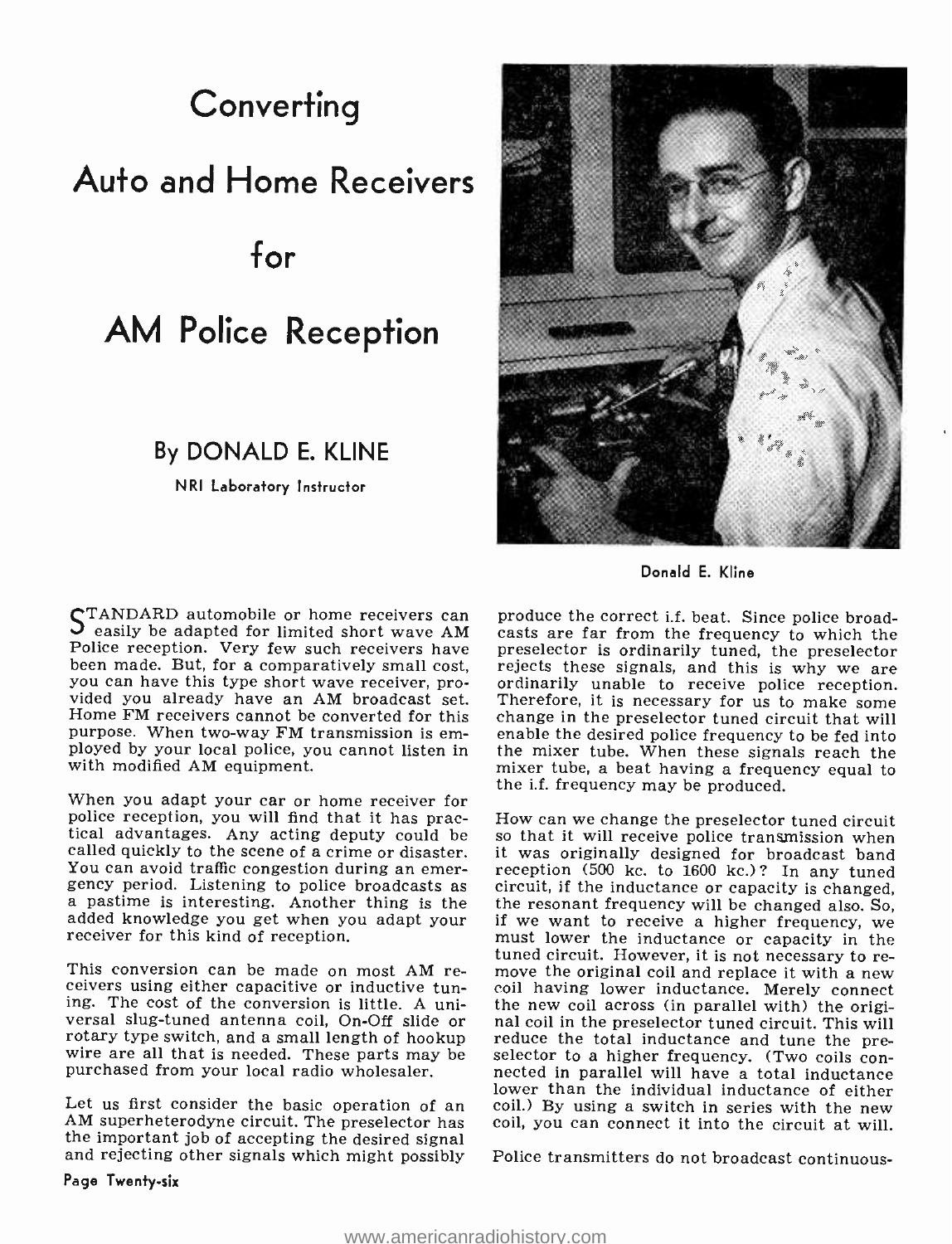ly, so the easiest way to receive a signal for a long enough time to allow you to convert the set is to use a signal generator. Adjust the signal generator to the frequency of the police transmitter. (If this information is not known, ask your local police department.) The audio modulated r.f. output of the signal generator should be fed between the signal grid of the mixer tube and the chassis. Slowly tune the receiver over its complete range until the modulation tone of the signal generator is heard. The frequency of the local oscillator in the receiver (or one of the oscillator harmonics) is now such that police radio signals reaching the signal grid of the mixer tube will produce a beat frequency which is the same as the i.f. frequency of the set. But, in order for the police calls to be picked up by the antenna and eventually reach the mixer, the preselector tuned circuit must be tuned to the desired frequency (the frequency of the signal live turns, and repeat the adjusting procedure. generator or the police station). This can be done by reducing the inductance in the tuned<br>circuit, Adding additional inductance in papellal mum output (greatest output at one adjustment circuit. Adding additional inductance in parallel with the tuned circuit will reduce the effective<br>inductorial in the students in the tuned circuit thus rejsing it. out). A single-pole single-throw switch should inductance in the tuned circuit, thus raising its  $\frac{0 \text{u} \cdot \text{u}}{\text{now}}$  be installed so one end of the coil can be resonant frequency.

To prepare a suitable inductance from a universal antenna coil, remove the entire primary winding. If your receiver uses indugtive tuning, the approximate number of turns to be removed from the secondary of your new coil should be from about thirty to sixty and you should begin by removing about twenty -five turns. If your receiver uses capacity tuning, about twenty -three to sixty -three turns should be removed and at the start you should take off about twenty turns. The start a resistor of around 100,000 charge of a cost of the latter case, Now follow the procedure described in the next paragraph. (If you find that more turns have to be removed, do it in steps of five turns at a time at the start, removing a fewer number of turns in each succeeding operation so as not to over- shoot your mark.)

To proceed, connect the signal generator, without changing its frequency, to the antenna and ground terminals of the receiver. Turn the output of the signal generator up so that the signal is heard weakly and then solder the extra inshown in Fig. 1) in parallel with the tuned circuit feeding the first tube in the receiver. This will be the r.f. tube if the set uses an r.f. stage. If it does not have an r.f. stage, this tuned circuit will feed into the mixer tube. An increase<br>in volume may occur since this circuit is now tuned nearer the frequency of the signal generator. Adjust the slug in the added coil for sum we use our much more time will be conleast inductance (turn it out). In turning the slug from the "in" to the "out" position, if you are able to go through an adjustment which gives maximum output from the receiver, the coil has the correct inductance. If you don't reach resonance (maximum output) It will be necessary to remove some additional turns.



First, turn the slug all the way in, remove about five turns, and repeat the adjusting procedure. time, until adjustment of the slug gives a maxiwith less ouput if the slug is then turned in or disconnected or connected.

Keep the following very important fact in mind: these parts must be placed in a position that will allow the case and cover to fit together properly. By throwing the switch you can now bring in police broadcasts at will. Since the switch leads will carry r.f., mount the coil so that the leads will be as short as possible. If oscillation occurs, increase the cathode resistor of the r.f. preselector tube or shunt a resistor of around 100,000 use the largest ohmic value which stops oscillation.

If the receiver uses an r.f. stage, the tuned circuit in the input of the mixer stage will still be resonant in the broadcast band, but the gain in signal strength by tuning the input r.f. circuit in the receiver will be sufficient in most cases to allow signals to be heard. A large increase in gain will result if the mixer tuned circuit is also shunted with a coil so it too will resonate at the desired frequency. However, if this is done, oscillation is more likely to result. The switch should be of the double-pole single-throw variety and should have low capacity between sections to reduce feedback. Adjustment of this additional shunt coil is made as described previously.

If a signal generator is not available, the job may still be done but much more time will be conexperimentally find the receiver dial setting for police reception and then make your coil adjustments when the police station is on the air. An outside antenna should be used for this and may be connected through a .01 -mfd. condenser (Page 30 Please)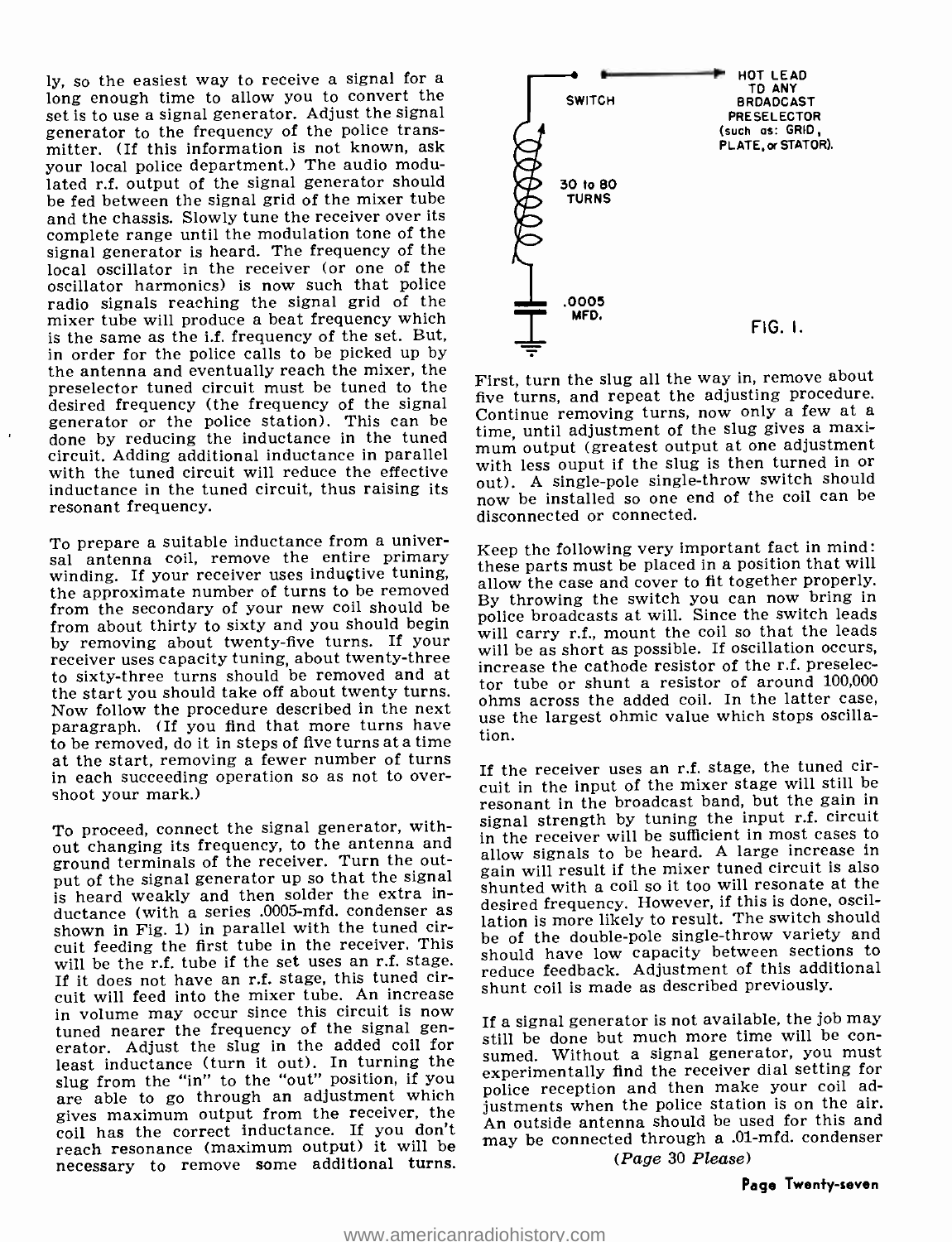

 $\widetilde{\mathbf{G}}$   $\mathbf{N}$  common things of life lies the strength of the nation. It is not in brilliant conception and strokes of genius that we shall find the chief reliance of our country, but in the home, in the school and in religion. America will continue to defend these shrines. Every evil force that seeks to desecrate or destroy them will find that a Higher Power has endowed the people with an inherent spirit of resistance."

-Calvin Coolidge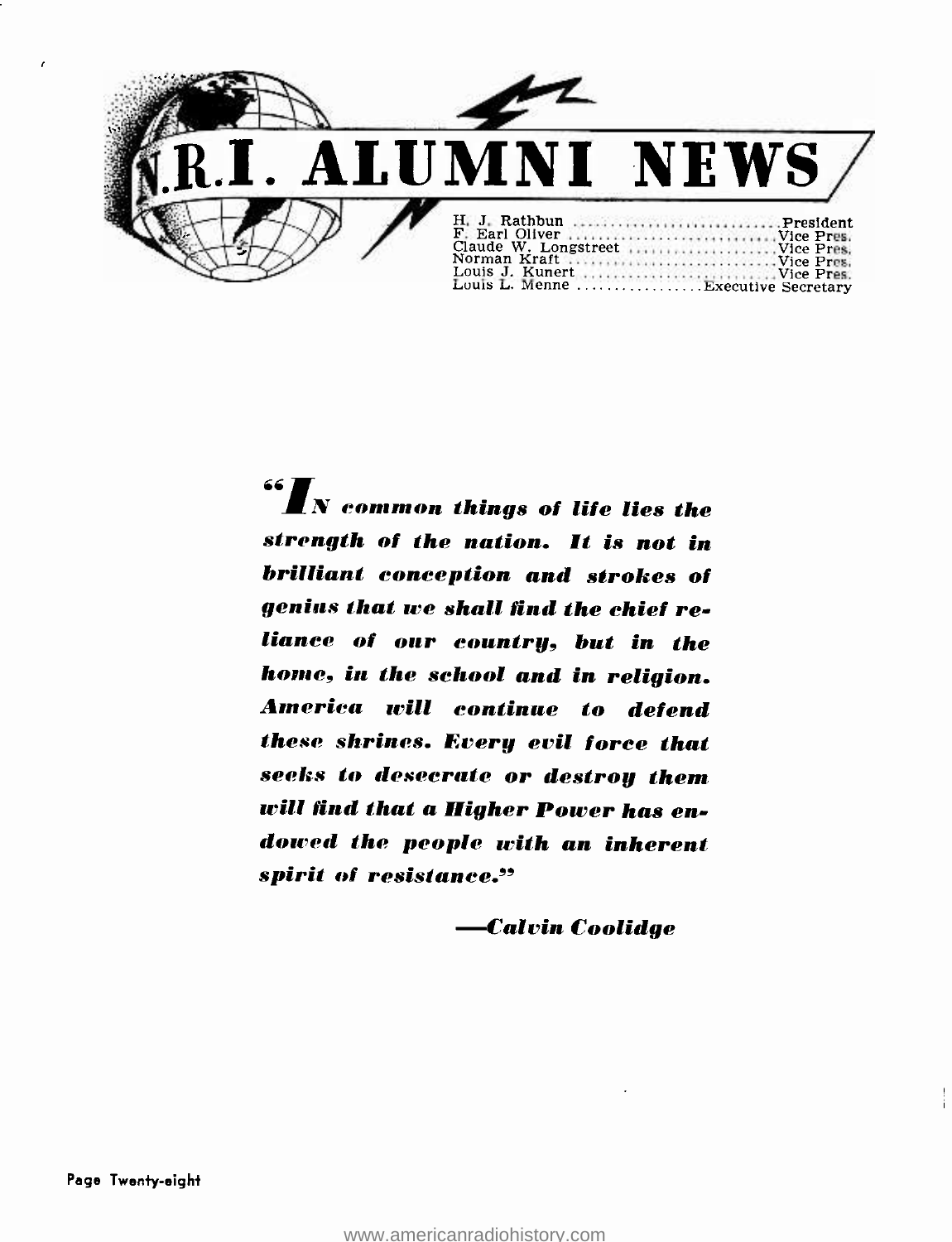# **Chapter Chatter** and 1

has been forced to resign from the office of 4th Friday of each month, at 8 P.M., 21 Henry Secretary because of pressing duties in his work Street—Corner Woodward. For further informa-Secretary because of pressing duties in his work with Bendix Radio, Towson, Maryland. Arthur F. Lutz is now filling the Secretary position. Both Kelly and Lutz are experienced hands in<br>the job and are exceptionally capable as officers. New York Chapter. The Television Lecture the job and are exceptionally capable as officers.

Five new members from the City of Baltimore<br>have been admitted to the Chapter. They are George M. Butcher, Charles K. Eser, Edward F. Kaminski, James M. Royer, and George T. Wetzel. New members are one of the best signs of progress in a Chapter.

Not only has our Chairman, Elmer Shue, been doing an excellent job in his office, but he is also lecturing to the Chapter frequently. His subjects include general Oscillator Theory, and Power Supply Theory. H. Rathbun spoke to our Chapter on unusual Oscillator Circuits, and has also recently demonstrated the use of the Oscilloscope.

We have begun a series of lectures on Series and Parallel Resonant Circuits. Frank Orban, Treasurer, has delivered two lectures on this subject, and on other occasions, members Clifford Whitt and H. Rathbun have joined in talking on this subject.

Our Chapter recently held a general discussion on unfair practices in regard to Television serv- ice charges in this area.

A cordial invitation is extended to NRI students and graduates in this area to attend our meetings. Join us on any Tuesday evening of the month, with the exception of the first Tuesday, at Redmen's Hall, 745 West Baltimore Street.

Detroit Chapter. A committee to arrange for Brodhage. As usual, we are ready to solve any our annual June party has been selected and technical problems which members may bring plans for the party are already well under way.

A Television receiver kit which was purchased The officers of our chapter, under Chairman C.<br>some time ago by our Chapter has been com- C. Mead, are doing splendid work. We cordially<br>pleted, credit for the finishing touche Charlie Mills and F. Earl Oliver. This kit will be used for demonstrations in connection with lectures on Television. One meeting night has already been devoted to alignment of this receiver. We plan a complete series of experiments on the receiver.

Our RCA demonstration board will also be used soon to demonstrate the use of the NRI Signal Tracer and other NRI instruments.

We regularly conduct a service forum in which we discuss the problems of individual members,

and repair any receivers brought in by the mem-

We cordially invite NRI men in our area to visit<br>Baltimore Chapter. Member Thomas T. Kelly our chapter. Meetings are held on the 2nd and our chapter. Meetings are held on the 2nd and 4th Friday of each month, at 8 P.M., 21 Henry tion, contact Secretary Kenneth L. Kacel, 5700 St. Clair, Detroit 13, Michigan.

> course given by our member James J. Newbeck is continuing at each meeting. Subjects which he has discussed recently include Sound and Video i.f. Systems; Typical Video I.F. Systems; FM Discriminators; and Ratio Detectors.

> Of course, the usual social activities continue along with our technical discussions. Thomas Hull and Alex Remer have added to the technical discussions from time to time.

> Executive Secretary L. L. Menne from the Alumni Association Headquarters in Washington, D. C., visited one of our recent meetings. He spoke to the members concerning activities of our National Alumni Association.

> Regular Meetings: first and third Thursday of each month, St. Mark's Community Center, 12 St. Mark's Place (between 2nd and 3rd Avenues), New York City.

> Chicago Chapter. We feel that we are making steady progress. Little by little we solve prob- lems such as the need for a good outdoor an- tenna.

We are also preparing a display easel for the first floor entrance to our building. This should indicate to all entrants just where the Chapter

Our Chapter benefits much by the study and delivery of technical information of member Louis Brodhage. As usual, we are ready to solve any to meetings.

The officers of our chapter, under Chairman C. C. Mead, are doing splendid work. We cordially on the second and fourth Wednesdays of the month, 8:00 P.M., in Tower space, 666 Lake Shore Drive, Chicago. This is the American Furniture Mart, West Entrance. Refreshments usually served.

Philadelphia- Camden Chapter. Our meetings are getting bigger and better by the turn-out that the attendance sheets show. It seems members are most hungry for Television, with Radio information being a close second.

One of the reasons members are attending more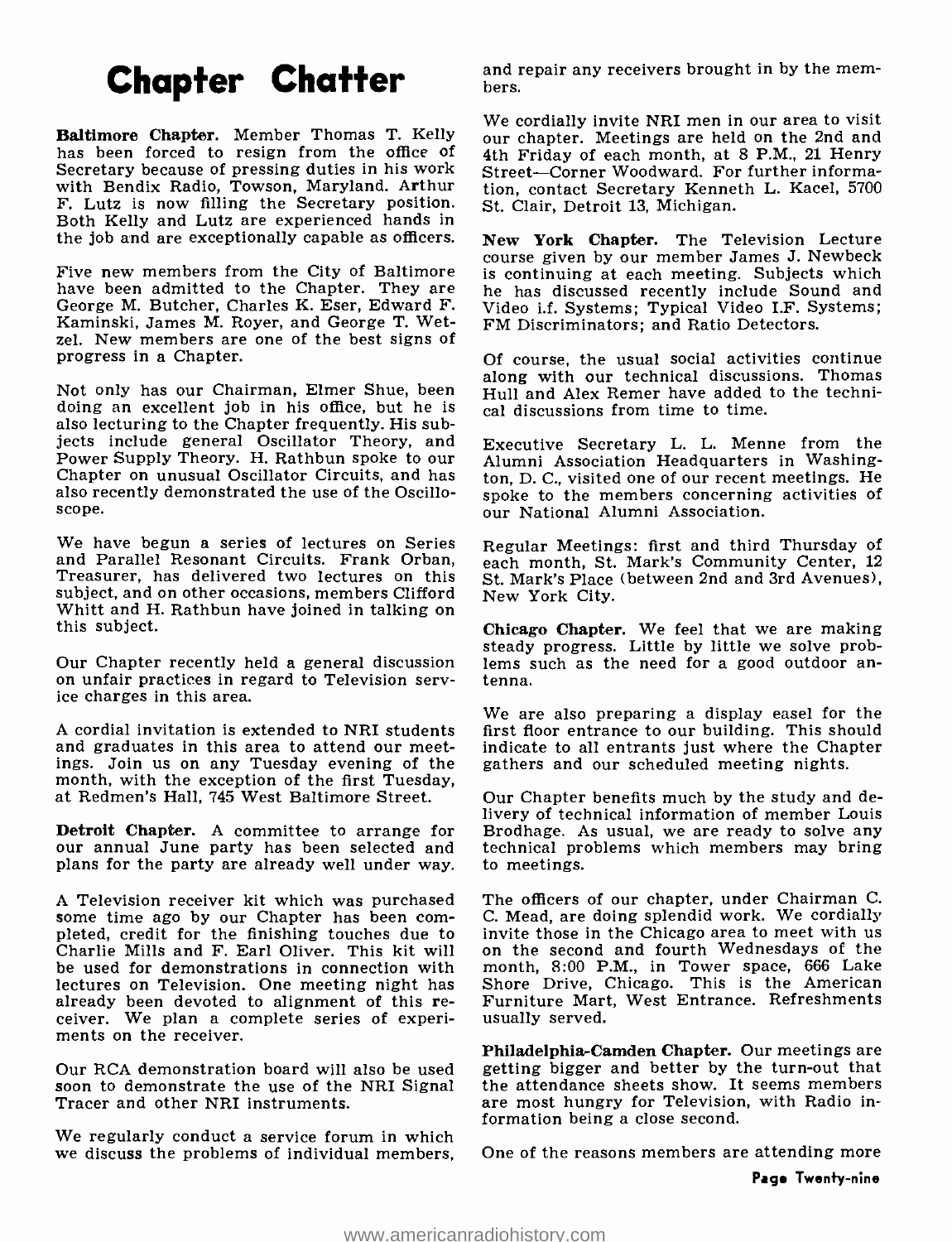

Center, Harvey Morris lecturing to Phila-Camden Chapter. Left and right, Phila-Camden Chapter during a recent meeting.

often is our new meeting place. Here it is a We meet on the second and fourth Monday of pleasure to listen to a lecture. Not a word is the month at the K, of C. Hall, Tulip & Tyson missed.

Our Harvey Morris does a very nice job of pass-<br>ing along Radio and especially Television in-<br>formation. He recently demonstrated the alignment of a Philco TV set using a Sweep Generator and an Oscilloscope.

The accompanying photographs show our Chap-<br>ter in action, including one of the lectures by must tune the receiver until police signals are<br>Harvey Morris. We also have a photograph of picked up. Once the correct receiver d Fred Seganti at his workbench. He is doing fine in part-time Radio and TV repair. Several other established, you may connect the outside antenna members also are doing well and expect to furnish photographs of their shops soon.

Company, gave us a lecture on "Sync Circuits," cuit. When only one shunting coil is used, shift and the turn-out was really good. Our members, the external antenna from the grid to the mixer and the turn-out was really good. Our members, to show their appreciation, voted to accept Mr.

We hope soon to have a representative from cuit also will probably be necessary.) Zenith speak to us on Television. Top-notch lecturers add to the interest of our meetings.



Fred Seganti, of Phila-Camden Chapter. Page Thirty

We meet on the second and fourth Monday of Streets, Philadelphia. All graduates and stu-<br>dents of NRI are more than welcome. Contact our Secretary, Mr. Jules Cohen, 2527 N. Marston Street, Philadelphia, Penna., for additional in-

#### (Continued from Page 27)

 $-\cdots$ nri $-\cdots$ 

shunting coil is used here; then connect the out-<br>At one of our recent meetings, Mr. Bernie Bycer, side antenna to the antenna terminal of the set<br>Manager of the LeHigh Radio and Television and adjust the shunt coil in the Bycer as an honorary member of our Chapter. coil. (If sufficient signal is not thus obtained, a<br>shunting coil across the mixer input tuned cirdirectly to the mixer tube signal grid. Then you for police reception has been experimentally to the plate of the r.f. tube and adjust the shunting coil across the mixer input tuned circuit if a side antenna to the antenna terminal of the set and adjust the shunt coil in the input tuned cirtube to the antenna terminal and peak of this coil. (If sufficient signal is not thus obtained, a

> EDITOR'S NOTR: In some communities it is illegal to listen to broadcasts from police transmitters. Although most cities have no such restrictions, you should check with the local authorities before converting any set to receive police broad-<br>casts. NRI does not accept responsibility for any individual operating any radio device contrary to law. to law. nri

> <sup>A</sup>mighty king was stricken with a strange malady, for which the physicians could find no remedy. A sooth -sayer told him that if he wore the shirt of a happy man, he would recover. With fresh hope, the king ordered the country<br>searched for his happiest subject—but alas! when they found him, he had no shirt!

> $-nr$ i-Self-confidence is the greatest of all victories.— Plato.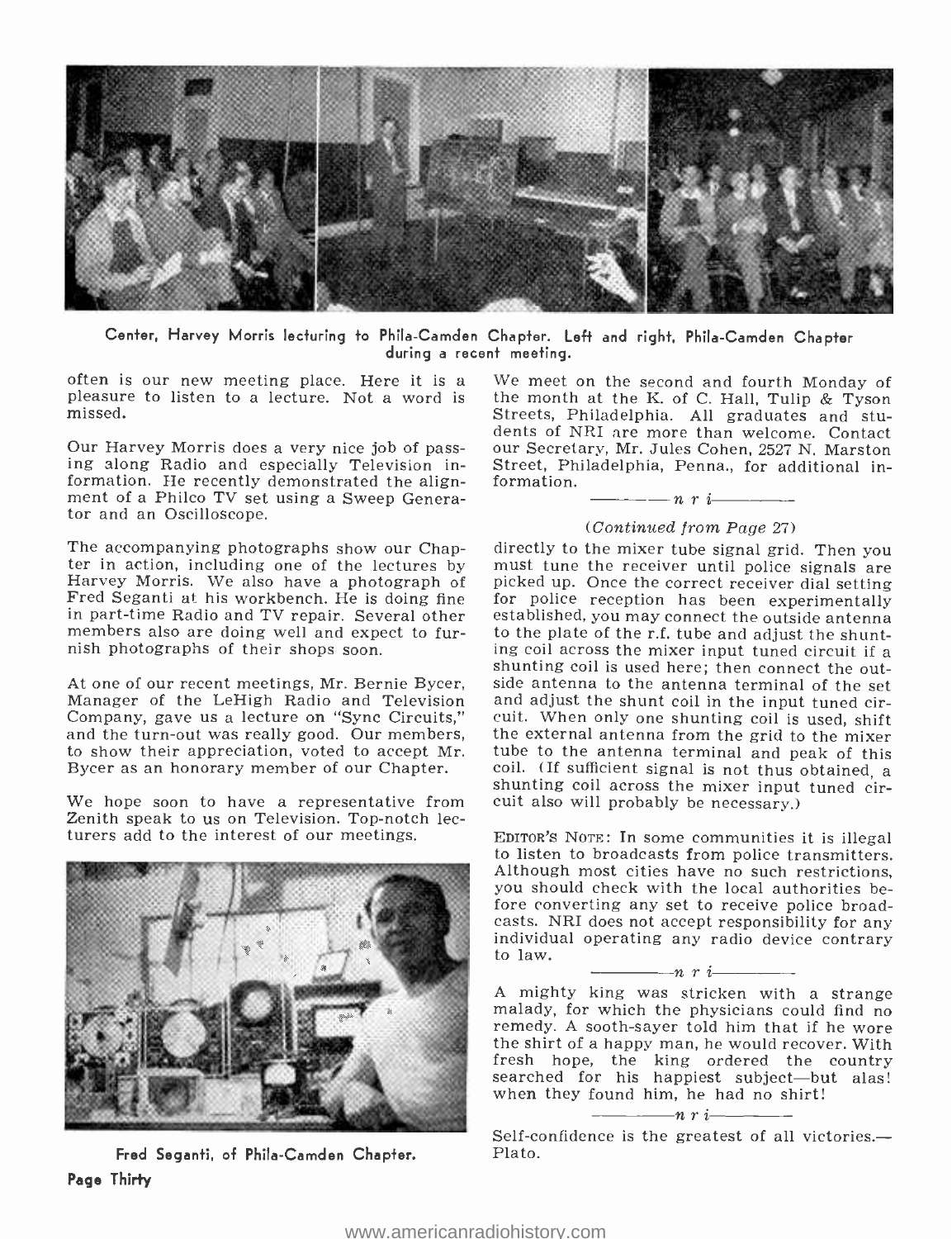

# Here And There Among Alumni Members

NRI Graduate James W. Bruce, of Willoughthe radio, phonograph, ness i<br>and amplifier service Shop. and amplifier service work for Carter Television, S. Euclid, Ohio.<br> $-n \cdot i$ 

Alumnus Charles F. Wilhelm, who lives in Easton, Maryland, has accepted a new position as a technician with the Atomic Television Company of Baltimore, Maryland. nri

We send our best wishes to Alumni member Walter Fiedor, of Chicago, Ill., who is sick and at  $r = \frac{2r}{r}$  are  $r = \frac{2r}{r}$  and  $r = \frac{2r}{r}$  are  $r = \frac{2r}{r}$  and  $r = \frac{2r}{r}$  are  $r = \frac{2r}{r}$  and  $r = \frac{2r}{r}$  and  $r = \frac{2r}{r}$  and  $r = \frac{2r}{r}$  are  $r = \frac{2r}{r}$  and  $r$ present confined to the V.A. Hospital in Wau-

kesha, Wisc. nri Part of the vacation trip of Ben G. Herndon, Jr., and family, of Norfolk, Va., consisted of a visit<br>to NRI. Herndon is a full-time machinist and a spare-time Radio serviceman. Also raises rabbits.<br>  $\frac{m}{\sqrt{r}}$   $\frac{n}{r}$   $\frac{n}{r}$   $\frac{n}{r}$   $\frac{n}{r}$   $\frac{n}{r}$   $\frac{n}{r}$   $\frac{n}{r}$   $\frac{n}{r}$   $\frac{n}{r}$   $\frac{n}{r}$   $\frac{n}{r}$   $\frac{n}{r}$   $\frac{n}{r}$   $\frac{n}{r}$   $\frac{n}{r}$   $\frac{n}{r}$   $\frac{n}{r}$   $\frac{n$ 

Graduate E. J. Schmidt, of Virgil, Ont., Canada writes a very nice letter in which he mentions<br>working his way up from a pulp-wood cutter to a well paying and respected position with the his area is<br>Ontario Hydro-Electric Power Commission. Says Television. Ontario Hydro -Electric Power Commission. Says "NRI built a solid foundation for me."

Paul G. Miller, who owns and operates Radio and Electrical Appliance Co., of Maumee, Ohio, has been appointed official factory service representative for Bendix Aviation. There's a fellow Graduate Ray Luttrell, of Huntsville, Alabama,<br>who is coming along fast. who is coming along fast.<br> $\frac{m}{n}$  n r i-

The "Baker Twins," both NRI Grads, are doing ceive his first-class license soon. Luttrell is now well in radio. Arland G. Baker has his own radio shop in Valliant, Okla., and Arnold T. Baker has been doing part-time radio work in Nashville, Tenn. Fine work, boys!<br> $n \overline{r}$   $n \overline{r}$   $n \overline{r}$ <br>Homer L. Anthes, of Overland, Missouri, has ac-

cepted a position as Radiomechanic with Mc-Donnell Aircraft Corp., St. Louis, Missouri.

 $-n r i$ 

City (Manhattan) reports a very profitable specialty. He changes AC receivers to AC-DC operation. Says this problem can become very complex in larger receivers.<br> $\frac{1}{x} \frac{1}{x} \frac{1}{x} \frac{1}{x} \frac{1}{x} \frac{1}{x} \frac{1}{x} \frac{1}{x} \frac{1}{x} \frac{1}{x} \frac{1}{x} \frac{1}{x} \frac{1}{x} \frac{1}{x} \frac{1}{x} \frac{1}{x} \frac{1}{x} \frac{1}{x} \frac{1}{x} \frac{1}{x} \frac{1}{x} \frac{1}{x} \frac{1}{x} \frac{1}{x} \frac{1}{x} \frac{1}{x} \frac{1}{x} \frac$ 

Dr. Oscar L. Levitt, of Brooklyn, N. Y., visited NEI while on a business trip. Dr. Levitt has already completed Radio and Television Servicing while en route to rejoin his National Guard Batwith NRI, and is now taking Radio and Television Communications. His particular hobby is high -fidelity sound reproducing system in his home.

by, Ohio, now does all own business in San Francisco, Calif. His busi-<br>the radio, phonograph, ness is known as the Blue Front Radio Repair From the West Coast we have word that Alumnus Vera Verge Thomas has established his

Shop.<br>Vodra Fisher, of Cincinnati, Ohio, is doing repair work for a Motorola Television Dealer in Montgomery, Ohio. Has all the work he can handle.

Harry T. Hubbart, of Metropolis, Illinois, is a transmitter operator for Station WMOK. He also does radio maintenance for a local cab company. Signs his letter "100% NRI Booster."

job as an Electronic Repairman on Spot Welding equipment with a new plant in Buffalo. Says<br>his pay starts at well over \$300 a month, with more increases to come. He also does spare-time Radio work.

nri One of our Canadian friends, Stanley Barstead, of Renfrew, Ont., Canada, reports that he is now in charge of the General Electric service depot for his town and vicinity. He reports that his area is beginning to become interested in

Television.<br>
Clyde E. Pheil reports that he has his first-class Radiotelephone ticket, and that he is employed at Radio Station WCNH, Quincy, Florida.

Graduate Ray Luttrell, of Huntsville, Alabama, class Radiotelephone license, and expects to receive his first-class license soon. Luttrell is now a senior at Florence State Teachers College.

One of the partners in Jay's and Gray's Radio Clinic, Riverside, Rhode Island, is NRI Graduate Frank C. Gray. Congratulations are due on<br>the establishment of a fine business.<br> $\frac{1}{2}$   $\frac{1}{2}$   $\frac{1}{2}$   $\frac{1}{2}$   $\frac{1}{2}$   $\frac{1}{2}$   $\frac{1}{2}$   $\frac{1}{2}$   $\frac{1}{2}$   $\frac{1}{2}$   $\frac{1}{2}$   $\frac{1}{2}$   $\frac{1}{2}$   $\frac{1}{2$ 

Graduate J. Armstrong Monell of New York We are grieved to hear that Larry Arthur, of Baltimore, passed away. He had been sick for ter at one time or another, serving as assistant Secretary and Vice Chairman. He was the type of man who is known as a team worker. Always pulling in the right direction, but never seeking honors for himself. We'll miss Larry.

> W.O.  $(jg)$  F. G. Kahlert, NRI Grad, visited us talion in Camp Stewart, Ga. Kahlert was in charge of the first National Guard Unit to be called from the District of Columbia, a Radar maintenance unit.

> > Page Thirty-one